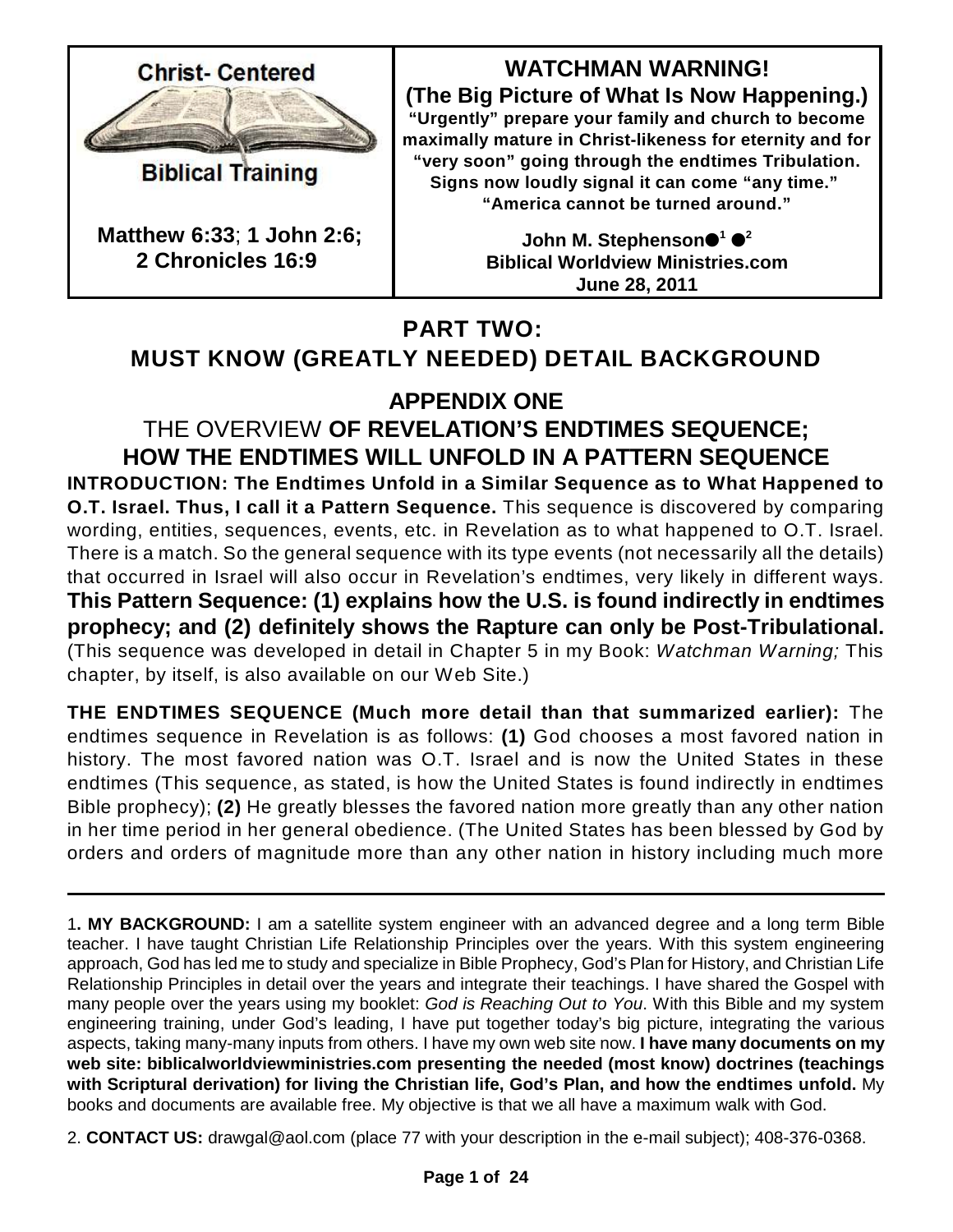than Israel and England.); **(3)** Then as the Church (God's people) and nation fall away, He brings warnings by His Watchmen (even from me) that severe judgment is coming if obedience is not restored. This is happening now; **(4)** Then as the Church (God's people) and nation continue to more greatly fall away (this is greatly happening now), God brings a world government military in calamity and places the favored nation under divine discipline implemented by the world government's rule. $\bullet^{\text{3}}$  (E.g. This happened to Israel for 70 years when under the rule of the Babylonian world empire.) This discipline period now will be the endtimes Tribulation. The United States then will lose forever her sovereignty and freedoms. They will be replaced by severe hard times, great persecution, and martyrdom. There will be, as presented, famine, water and gasoline shortages with much disease and pestilence. The world government will make war against Christians and the Church. The world government will control all things, including our churches and the education of our children and youth (there will be no longer Christian Schools and home schooling). Our church buildings will be shut down (closed). The Tribulation can last as many (as long) as 20 more or less years, not 7 as many think (Daniel's Seventieth Week is history with Christ's Crucifixion in its middle); **(5)** After the divine discipline of the endtimes Tribulation is completed, God delivers His people to Himself. In Israel's case it was back to her land. In these endtimes, the deliverance is by the Rapture of the Church to Christ at the marriage supper of the Lamb, after it has been determined by opening and examining the books including the Books of Life and of Works that Christ has actually won the spiritual warfare over Satan (the Rapture cannot occur until after this determination is made); **(6)** The Rapture occurs at the last trumpet (the seventh trumpet occurs "after" the endtimes Tribulation - the last one is this one or one after this one); and **(7)** then God destroys the remaining unbelievers on earth, and we all go into our eternal states. (There is no Jewish Millennium coming. The 1000 years are most likely but a day or short period of time (2 Peter 3:8) when the Church reigns with Christ to determine whether or not any one remaining after the Rapture is saved or can be saved. Since the answer is negative, Armageddon comes to bring the final judgments. The Church is resurrected before the 1000 years (very likely being a short time period) and the unbelievers shortly afterwards.) $\mathord{\bullet}^4$ 

(The Tribulation will come in two sequential parts. The first part will be the longest and there will be a general world government. Then at some time after the falling away from the faith greatly increases from the severe persecution, allowing Satan more power and freedom, there will be major war killing a large majority of the world's population, taking us into the Mark-ofthe-Beast Period that lasts 3 ½ years. Then the Rapture occurs after the Tribulation at (with) the Second Coming of Christ. There will be very few Christians alive at this time.)

<sup>3</sup>**. DURING THE CALAMITY**: *Revelation 6:8 I looked, and behold, an ashen horse; and he who sat on it had the name Death; and Hades was following with him. Authority was given to them over a fourth of the earth, to kill with sword and with famine and with pestilence and by the wild beasts of the earth.*

<sup>4.</sup> **TURN AROUND OF THE US (As presented):** The endtimes sequence teaches that the current falling away of the United States as a nation is allowed and caused by the falling away of our American churches. **The "only way" the direction the country is going can be changed (turned around), as presented, is that our churches across the country must have massive revival. Because the Bible teaches the endtimes will come, this will not happen apart from pockets.** The pockets will not change the end results, but they might slow down the coming of the Tribulation.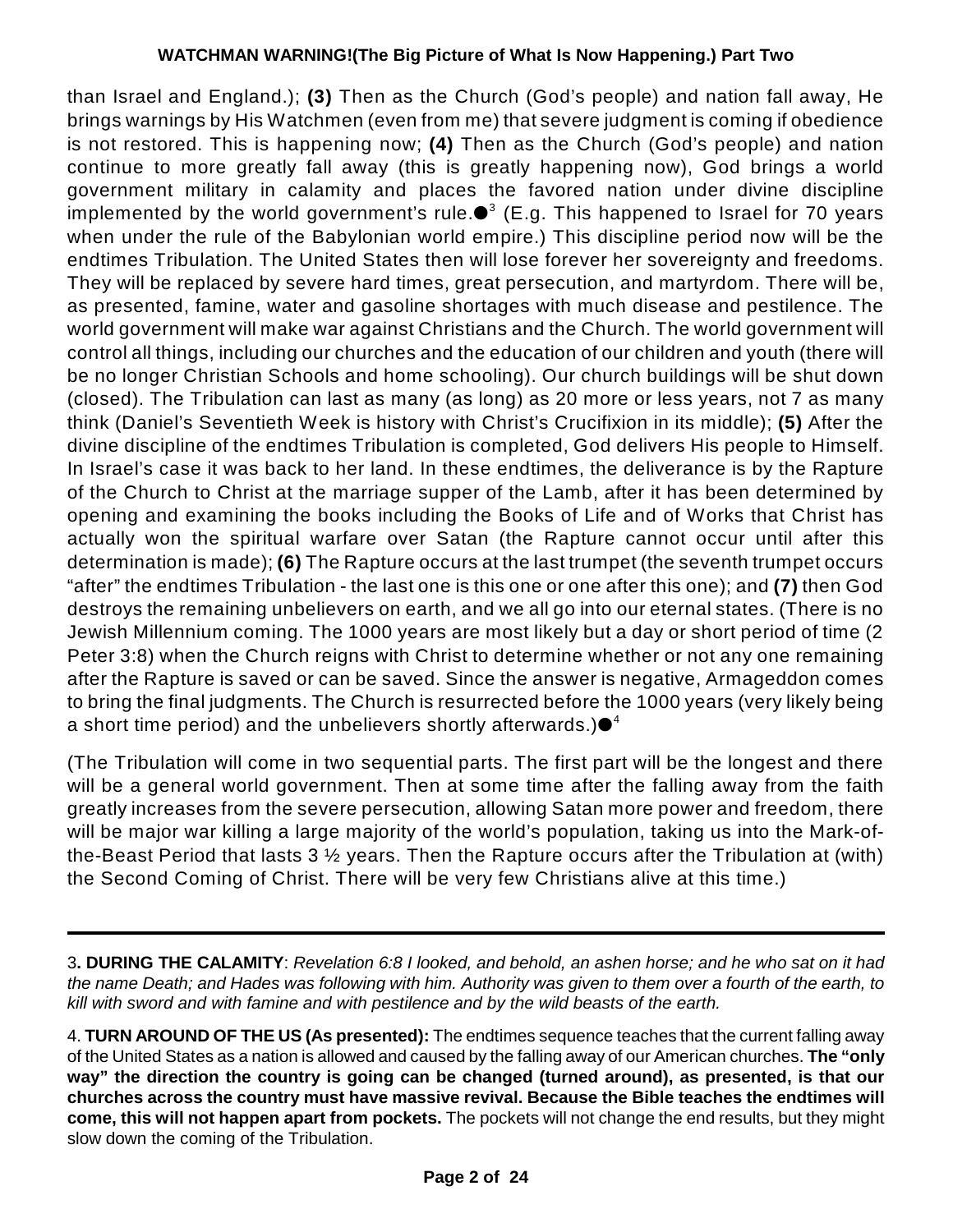### **APPENDIX TWO WARNING SIGNS THAT SIGNAL THE COMING OF THE ENDTIMES TRIBULATION IS IMMINENT 5 (We do not know all of these in detail.)**

Some of these warning signs and conditions, especially in the favored nation of the United States, according to the endtimes pattern sequence, are (but not limited to): (1) the acts of God in areas of severe weather, flooding rains, fire storms, mud slides, hurricanes, tornados, earthquakes, tidal waves, *especially droughts that effect the food supply and amount of drinking water*, etc; (2) the coming of the endtimes International government (seventh head of Revelation's endtimes Beast); (3) the existence of the U.S. as the endtimes most favored nation (the characteristics of the United States match those of O.T. Israel) and the action of Internationalists as Babylon the Great that rule over International government needed for the Pattern Sequence; (4) great increase in immorality, *particularly sodomy - same sex marriages like in the days of Sodom and Gomorrah*; (5) people calling evil good and cannot discern the difference between the holy from the profane (churches "now" using false tongues, $\bullet^{\scriptscriptstyle 6}$  world symbols, and the world's (the devil's) loud rock-type repetitive beat music?) and churches and people doing what is right according to their own eyes and teaching mostly pablum to reach the youth, instead of teaching God's Whole Counsel in breadth with depth; (6) the falling away of our American churches from carrying out the scope and intent of the Great Commission and the increased sin of the people especially in the favored nation; (However, the Gospel is being now greatly being taken to other nations by people of the other nations and to some extent to our own (U.S.) children in church VBS, CEF 5-day clubs, and CEF after-school Bible clubs); (7) the famine of God's Word in our churches; churches are now teaching but little of God's Word (mostly the fundamentals which disagrees with the Bible. We are to mature our people in depth-breadth with a complete version of God's Whole Counsel - not continue to teach "only" fundamentals.); $\mathord{\bullet}^7$  They no longer know sound doctrine; $\mathord{\bullet}^8$  (8) the build up of "the northern army" for the invasion of the favored nation (limited numbers of foreign troops (Russian, Chinese, and German) are now (have been) deployed throughout the United States, Mexico,

#### 5. **SCRIPTURE REFERENCES: See** *Watchman Warning,* **pages 30-34, for more details, development of the signs, and many Scripture references.**

6**. BIBLICAL TONGUES:** Biblical tongues were always "actual foreign languages" that others understood. They were never ecstatic utterances (not understood by any other). They were used as a sign to the Jews that the Gospel was now going to the Gentiles and that the exclusive Jewish period was now over. Jews were always present when tongues were spoken in the New Testament. No one has spoken in biblical tongues since about AD70.

7*. Hebrews 6:1 Therefore leaving the elementary teaching about the Christ, let us press on to maturity, not laying again a foundation of repentance from dead works and of faith toward God,*

8**. NO LONGER ENDURING SOUND DOCTRINE:** God said that in the endtimes, the people would no longer endure sound doctrine (2 Timothy 4:3) and that He would bring a famine of His Word (Amos 8:11). This famine has begun by the ever growing Church Growth Movement that is now going world wide. This causes churches to go on their own, using things from the world. The churches involved are using the world's loud rock beat structured music to bring young people into the churches and are teaching them mainly only first-level training with much of the world mixed with it. The problem is what they are leaving out of their teaching and training.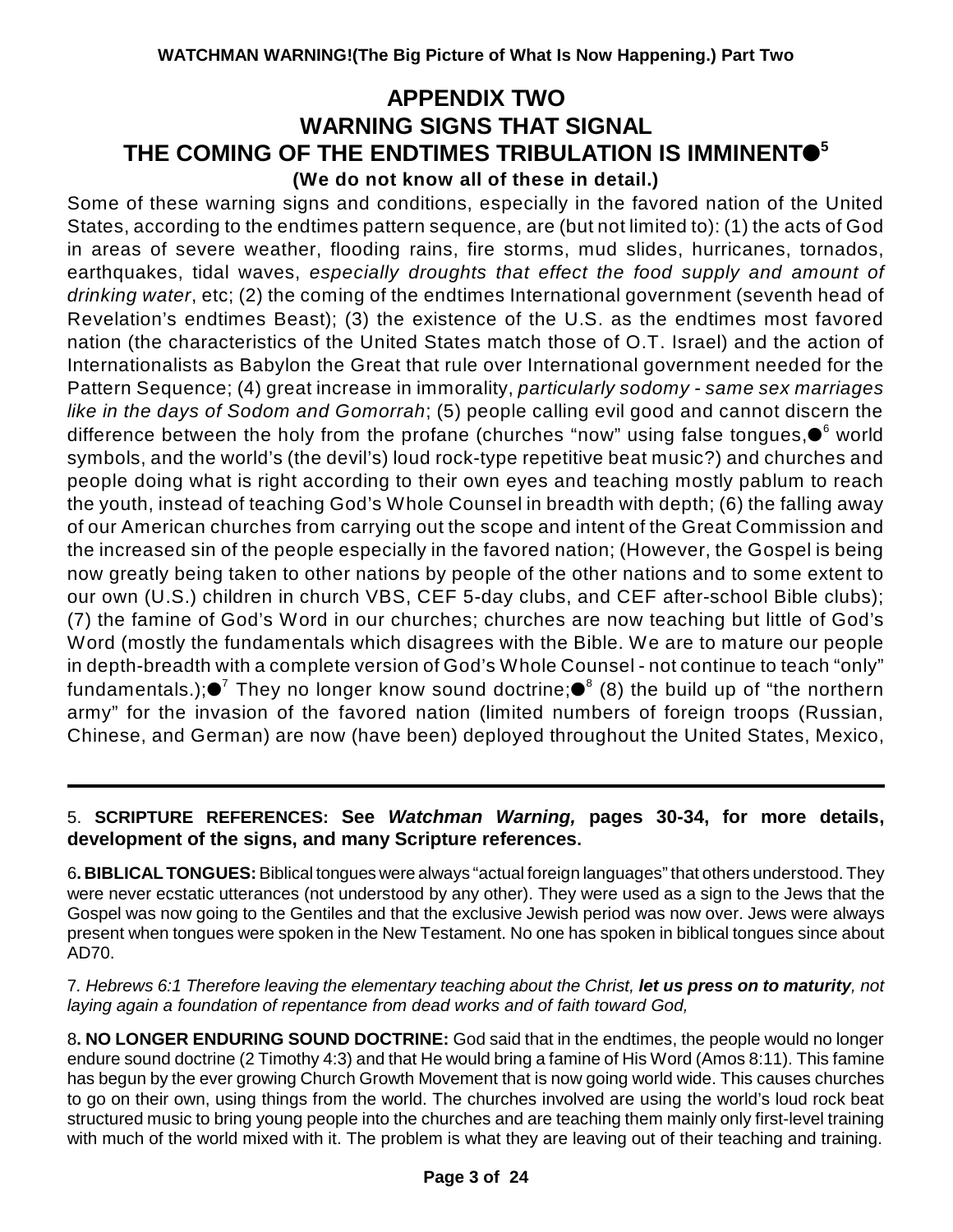and Canada for some time, acting under the United Nations for training - watch for sudden larger build up of military forces - more can be brought in gradually; watch for nearby submarines with nuclear missiles; (the internet in 6-11 reported that the Chinese are training to kill U.S. troops - to what degree?); (9) unholy reforms are being planned and implemented in our public schools transforming our children to be ready for world government. They are also teaching sodomy in the grammar schools; (10) the peace-peace policy without war in the Russian Glasnost, the wrong Pre-Tribulation Rapture Theory; and a general peace condition without war; (11) great severe debt in the favored nation and in the world; (12) many gods in the land of the favored nation; people hold the favored nation more important than God; (13) people are worshiping the work of their hands, such as products from the chip industry; (14) there are many terrorists groups now (including the foreign military that have been here for over 20 years) in the United States that could bring the plague and incurable disease; (5) Foreign nations (now China) are owning much property in the favored nation (U.S.); and (16) people have forgotten the true God and no longer fear God, so they increase their disobedience. (The gods of America include the gods of freedom, prosperity, wealth, and free enterprise.) **9**

# **APPENDIX THREE MANY DOCTRINES TAKEN TOGETHER TEACH UNAMBIGUOUSLY A POST TRIBULATION RAPTURE**

**(How the Endtimes Unfold, and why Israel, as a covenant nation under God, is not coming back, after the Cross. The endtimes Tribulation is all nations, not mainly Jewish, in characteristic. A Pre-tribulation Rapture of the all-nations Church is not possible and it is not taught in Scripture. This is verified by we (as believers - both Jews and 10 Gentiles) are on the earth to become maximumly mature in Christ-likeness. The doctrines teach we (the Church) will go into (not miss) the endtimes Tribulation.)**

Bible doctrines teach unambiguously a Post-Tribulation Rapture and that there is an endtimes Tribulation with all nations, not just Jews. The many doctrines teaching a Post-Tribulation Rapture with an Endtimes Tribulation include the following:

\* Revelation teaches there is a special endtimes Tribulation. Revelation (chapter 7:9-14) teaches that the Great Tribulation (the Tribulation, the great one, in the Greek teaching a specific one - not the general Church period) is all nations in characteristic, not exclusively

9**. TEN DISTRICTS**: There can be plans to divide the U.S. into ten districts. I have maps that show the distribution of the states to these districts. Europe may also be divided into 10 parts. The Tri-lateral commission may be planning to divide the world into three parts. We will need to see what actually happens. Things may happen differently. What happens will not effect the sequence overlay.

10**. PRE-TRIBULATION RAPTURE ORIGIN:** The Pre-Tribulation Rapture View was first established by Margaret Macdonald in 1825 AD and then brought into the Irvinite Church. Then it went to John Darby and then to C.I. Scoefield (Scoefield Bible), to Dallas Seminary, and then to thousands of churches. But the doctrine is not taught in the Bible. It is used as satanic strategy to have the churches believe falsely in a Pre-Trib Rapture so people will not have incentive to study and know prophecy, they will not mature their people in Christ, they will not know the endtimes signs as to when the Tribulation will come, and will be caught blind sided when the Calamity comes.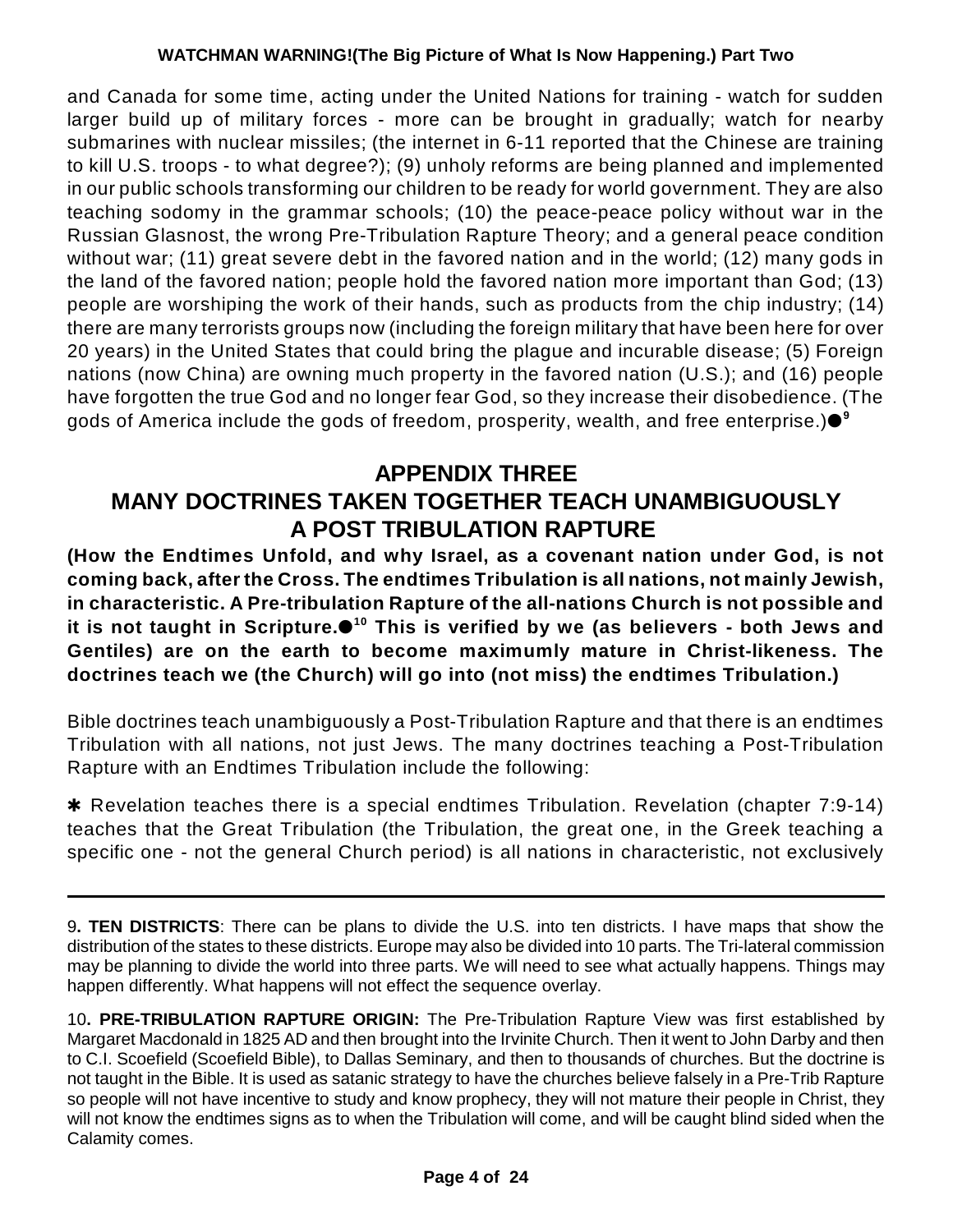Jewish, that would require or allow a Rapture of the all-nations (both Jews and Gentiles) Church before the Tribulation. (There are many saved people of a very large number "from all nations" who die in the endtimes Tribulation, the great one. This doctrine alone, by itself, teaches there definitely is an endtimes all-nations Tribulation and a Post-Tribulation Rapture. Thus, the teaching denies a Pre-Tribulation Rapture of the all-nations Church that would require an exclusive all Jewish Tribulation.) Also the "persons" of the beast and false prophet are cast into the Lake of Fire at Christ's Second Coming teaching the 3½ year Mark-of-the-Beast Period comes just before Christ's Second Coming. This doctrine teaches there is an endtimes Tribulation. The endtimes Pattern Sequence teaches: (1) there is an endtimes Tribulation used for divine discipline on the Church and world; and (2) the Rapture occurs after the Tribulation as a disciplinary period at Christ's Second Coming. **(The churches 11 experienced tribulation in the Church period. This was part of our testing to become mature in Christ-likeness. Thus, the word Tribulation has general use as well as specific use when referring to the endtimes.)**

\* All believers, no exceptions, both Jews and Gentiles, including those in the Tribulation, are (compose) the single Body of Christ and the only Church. The Church is the name given to all believers in the Gospel (including both Jews and Gentiles - all ethnic groups). They have been translated (called out) from the Dominion of Satan into the Kingdom of God. We, as the Church (both believing Jews and Gentiles), are here to become maximally mature in Christ-likeness in relationship living (living as Christ lives in relationship to the Father). This is so that in eternity we can know and relate to God in His fulness in His righteousness and holiness in close fellowship with Him and each other to the maximum, living amidst His great Glory forever. **Apart from this, there is nothing.** Gaining this maturity is the main reason we are here. Our Lord on the earth demonstrated the life we are to live. Everything for life (in thought and in action) is to be directed from the Father as a source (today His general direction is in our Bibles.) We can only learn to live by the greatest sacrificial love there is by seeing it expressed and demonstrated by God in Christ on the Cross as explained in the Scriptures. Wrongly, having two groups (Church and Israel) after the Cross, as Pre-Tribulation Rapture believers (must) believe, most wrongly denies this main purpose. **Thus, under no circumstances can the Pre-Tribulation Rapture view be correct.**

Romans 1:16 For I am not ashamed of the Gospel, for it is the power of God for salvation to *everyone who believes, to the Jew first and also to the Greek.* (The Gospel did not leave the Jews to go the Gentiles (Greeks) until 3 ½ years after the Day of Pentecost in the Church period .)

\* "All" believers (both Jews and Gentiles) in Christ as Savior (the Church) from all of history,

<sup>11</sup>**. THE TWO TRIBULATIONS IN MATTHEW 24:21, 29:** The Great Tribulation in verse 21 occurred when the Romans destroyed the Jewish temple and greatly persecuted the Jews in AD70-72. In verse 29, the Tribulation, after these days, is the time just before Christ's Second Coming. Some have believed wrongly that both Tribulations are the same period. But interpreters must realize that there is an unmentioned hiatus in the passage which is the church period. It is not stated, because at this time, the Church Period was held as a mystery, not to be revealed until after Christ's Ascension when the Church Period started (Ephesians 5:32; Colossians 1:26-27). Also the great Tribulation in AD70 was mostly on the Jews. The one at Christ's Coming will be all races of people. They are different tribulations.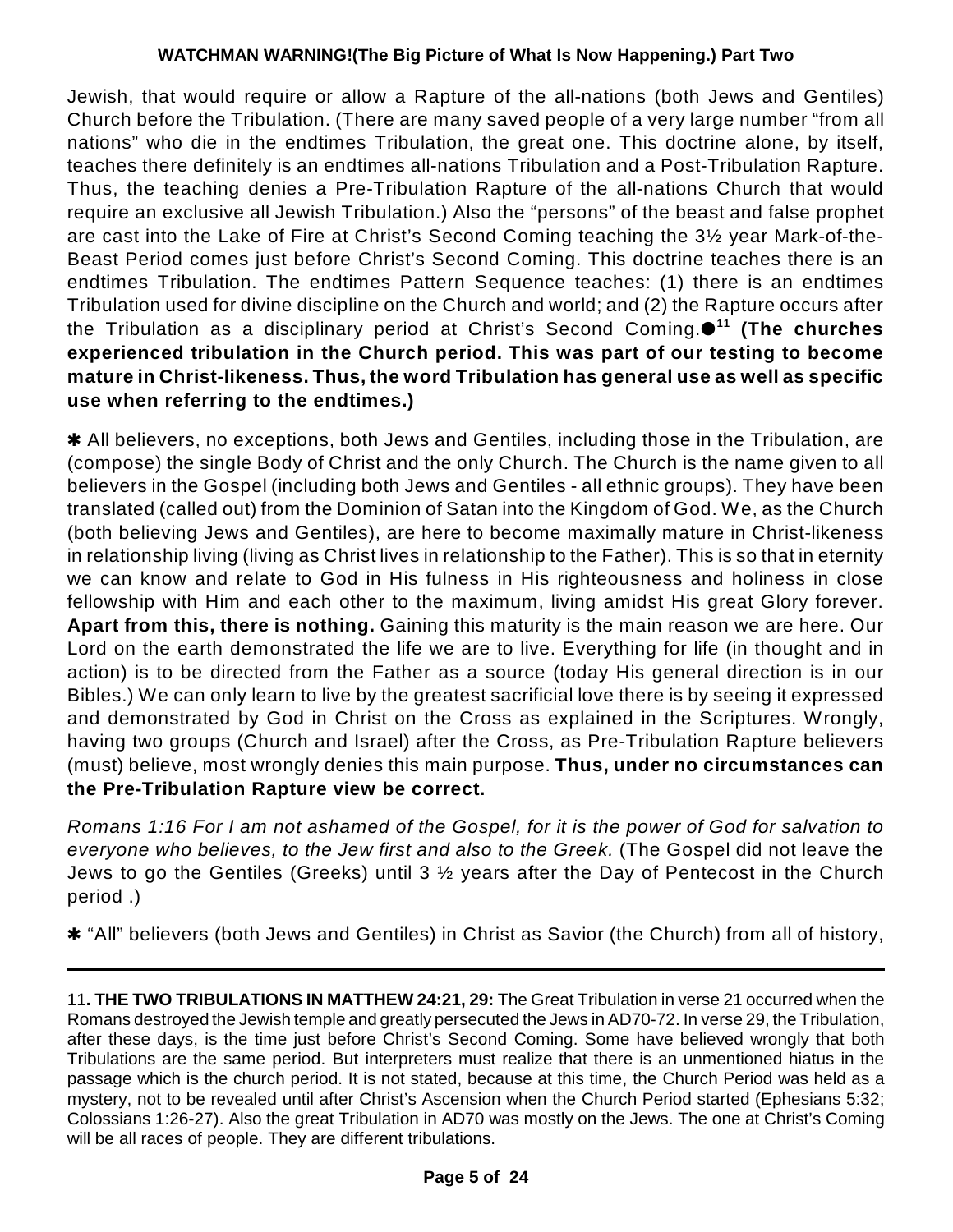as presented earlier) have been called out from the Dominion of Satan under Satan's eternal control into the Kingdom of God under Christ's eternal control. The Cross broke down the barrier of the dividing wall between the Jew and Gentile where now they, both as believers, are one in Christ, and His Church without ethnic division. **"All believers" (both Jews and Gentiles) in the Cross are "the Called Out Assembly" unto Christ. Thus, all believers from all of history are part of the Church.** Thus, there is no biblical basis (or teaching) for a Rapture view that wrongly separates believers into two groups, Israel and the Church.

*Galatians 3:28 - There is neither Jew nor Greek, there is neither slave nor free man, there is neither male nor female; for you are all one in Christ Jesus.*

*Ephesians 2:14-16 For He Himself is our peace, who made both groups into one, and broke down the barrier of the dividing wall, by abolishing in His flesh the enmity, which is the Law of commandments contained in ordinances, that in Himself He might make the two into one new man, thus establishing peace, and might reconcile them both in one body to God through the cross, by it having put to death the enmity.*

\* Christ has divorced national Israel. He divorced the Northern Kingdom of Israel in her history declaratively stated (Jeremiah 3:8). $\bullet$   $^{12}$  The marriage to the Southern Kingdom of Judah was terminated when the Jews had the Romans crucify Christ - (when He died). Christ is now marrying the Church. He cannot have two wives at the same time. Thus, He cannot now or ever again remarry Israel. The Church (consisting of both Jewish and Gentile believers) as the bride of Christ does not now live with Him. She goes to live with Him at the marriage supper of the Lamb (Revelation 19:7-9) which occurs after the endtimes Tribulation at the time of Christ's Second Coming. This is the time of the Rapture.

\* God gave a covenant to Israel that her people could live in their land forever. The Bible teaches that all the promises to Israel concerning the land that He promised them were fulfilled (Joshua 21:43, 45; Nehemiah 9:7-8, 24; Ezekiel 33:24). Israel at one time possessed all the land that God promised them. Israel was promised the land as an everlasting covenant. But to keep the covenant active, the Jews had to obey God. This was in a marriage relationship. $\bullet^{_{13}}$ 

12*.* **DIVORCE OF THE NORTHERN KINGDOM OF ISRAEL:** *Jeremiah 3:8 "And I saw that for all the adulteries of faithless Israel, I had sent her away and given her a writ of divorce, yet her treacherous sister Judah did not fear; but she went and was a harlot also.*

13. **PROMISE OF THE LAND:** God gave Israel the land in an everlasting covenant and possession (Isaiah 60:19-21). This required the Jews to obey God in order to stay in the land. By being disobedient to God, the Jews, themselves, broke the covenant (Leviticus 26:15; 44; Deuteronomy 31:16, 20; Jeremiah 11:10-11; Ezekiel 16:59; 18:18). But in repentance, God would reestablish the covenant and allow them to live in the land, once again (Ezekiel 16:60). Then Israel would proceed to break the covenant again in the sequence of Leviticus 26 and Deuteronomy 28. The Northern Kingdom would not come back to God from their disobedience, so God divorced the Northern Kingdom (Jeremiah 3:8). At the Cross, the Southern Kingdom of Israel broke the covenant again in a final arrangement by rejecting their Messiah forever. So when the Jews had Christ crucified, this broke the covenant and destroyed the marriage to the Southern Kingdom when Christ died. God gave them a 40 year probation from AD 30 to AD70 to repent and come to their Messiah. But this did not happen. This continued rejection brought the destruction of Jerusalem by the Romans. This destruction signaled that National Israel (both Northern and Southern Kingdoms) in God's Plan was gone forever.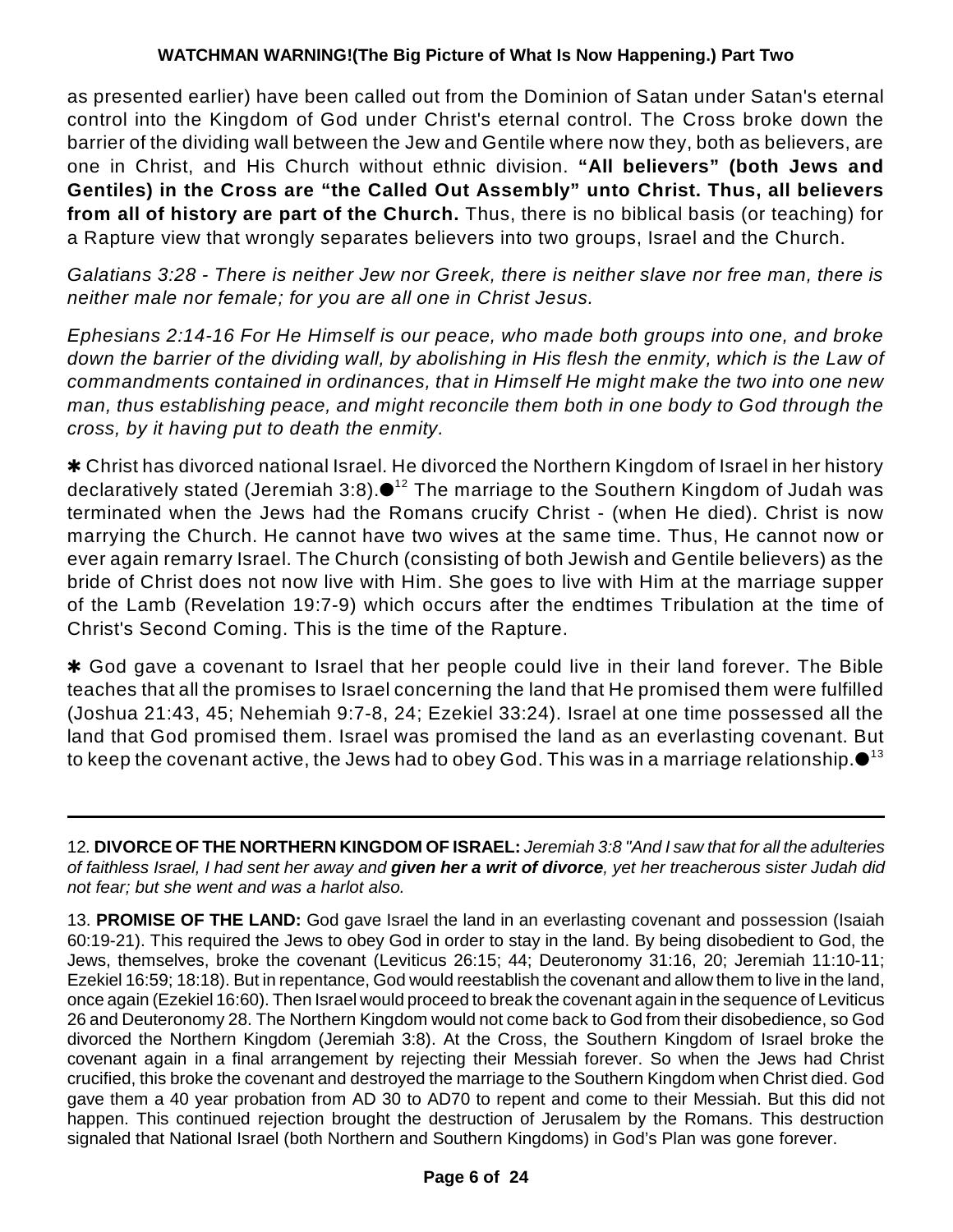But Israel could break the covenant by her disobedience. In their disobedience, breaking the land covenant, they were placed under the rule of world government for divine discipline with many Jews being taken out of Israel's land into the land of the world government. God would re-establish the covenant with repentance after the discipline period (Leviticus 26; Deuteronomy 28). But there came a time for the Northern Kingdom when she would not repent. God did not restore the covenant and gave her a writ of divorce (Jeremiah 3:6-10). The Southern Kingdom rejected God at the Cross by rejecting their Messiah - having Him crucified. Because, she would not return to God in obedience, and having Christ crucified, the marriage to the Southern Kingdom was terminated when Christ died. Thus, the promise to the land by the everlasting covenant, God has revoked forever. So God will never return Israel to her land ever again (After the Romans destroyed their temple and their land).

Satan, in May 1948, brought the present Israel back into the land. The Jews are now in the land in complete apostasy without the required repentance. They have no interest in their Messiah. (Satan will use Israel to bring the wars to help establish the Tribulation. He is using Israel to have the Church believe wrongly in a Pre-Tribulation Rapture, wrongly having a Jewish Tribulation and a Jewish Millennial Kingdom. This wrong view deters us (even though it should not) from seeking and becoming maximumly mature in Christ-likeness so less of God's work will be accomplished. This is part of Satanic strategy to help prevent the elect from believing and/or accomplishing God's work.) (Israel as of the Cross was terminated as God's covenant nation even though previously she was used greatly of God. She was used greatly to: (1) be the genealogy that brought Christ; (2) bring the law to show a Savior was needed a sacrificial Lamb (the Messiah) must die for the forgiveness of sin; and (3) bring the sequence as a pattern for the endtimes.

 $*$  The termination of history and the Rapture can only occur after all people who are to live, have lived, and have made formal and binding decisions to accept or deny the Gospel. The endtimes Tribulation is to complete this purpose. **No one is born or saved after the Rapture.** This is shown by the teachings: **(1)** the wheat (believers) cannot be separated from the tares (unbelievers) until AFTER all the tares are bundled for the fire in the endtimes Tribulation (Matthew 13:29-30); and **(2)** Christ sits on the right hand of God until after all His enemies (unbelievers) become His footstool (Acts 2:34-35) and under His authority (being completed in the endtimes Tribulation). Both directly prevent a Rapture until after the endtimes Tribulation.

\* The Bible uses the word "saints" for the "Church" (believers in Christ) throughout the N.T. epistles. In the latter part of the Tribulation in Revelation, the word, saints, is used, but not the word Church. This usage shows the Church is all through Revelation's endtimes including in the Mark-of-the Beast Period. (Believing Jews would be part of the Church and would be included in the "saints." **In Christ, there is no division between the Jew and Gentile. The Pre-Tribulation Rapture view denies this.**)

\* Christ can Rapture the Church and bring the final judgments only after the heavenly court, after the endtimes Tribulation, has determined, by opening the heavenly books of records, He has won the spiritual warfare over Satan and then has awarded Him (Christ) the legal authority according to God's Plan for the spiritual warfare. The books (including the Books of Life and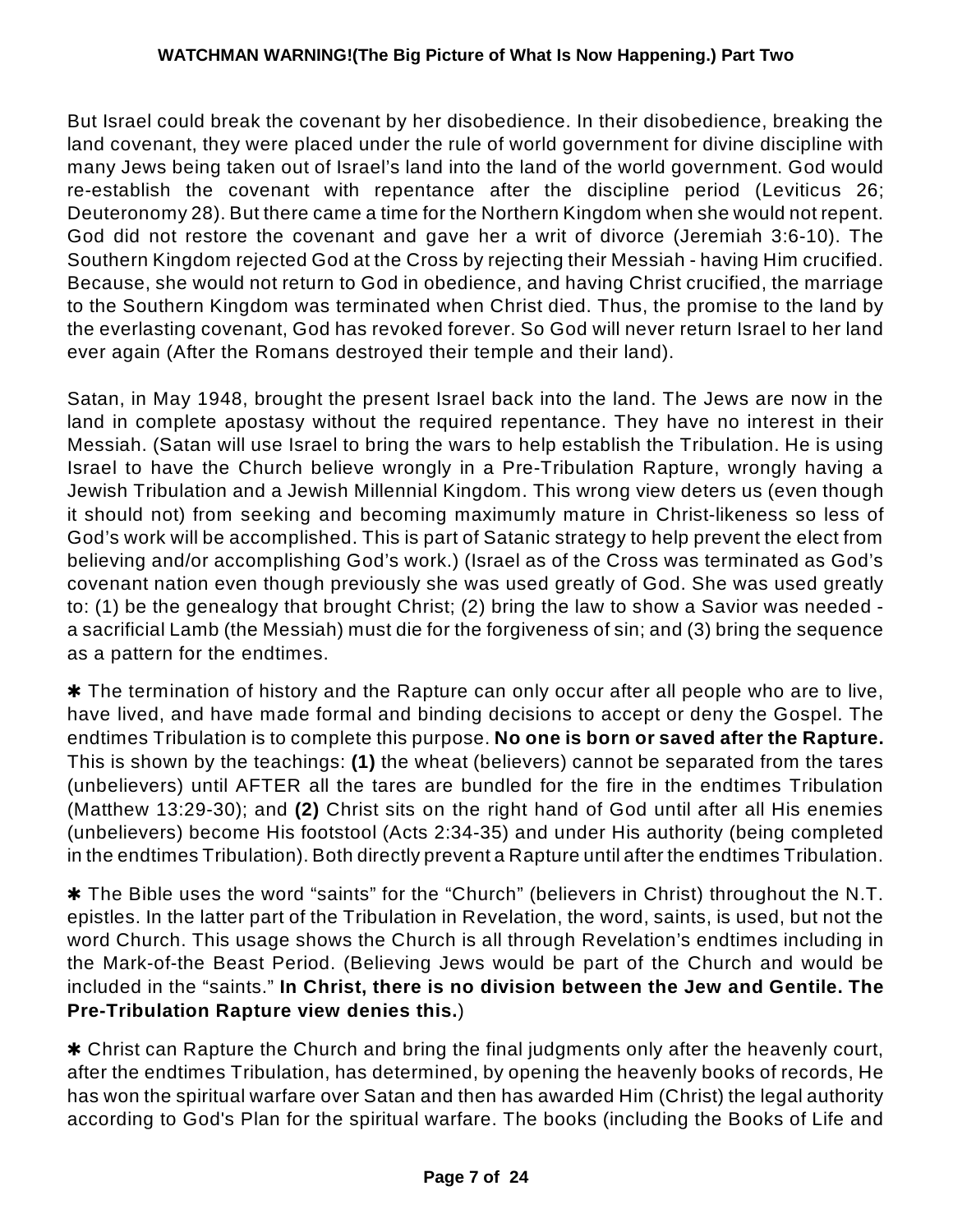of Works) show the elect did actually believe and the elect did actually accomplish all of God's chosen works. This match was required for Christ to win the warfare. Christ did win the warfare. Satan could not prevent this happening that he needed to do in order to win the warfare. **14**

**\*** The Church is now the sanctuary of God and is to be a living sacrifice. Thus, the Cross has put aside all animal sacrifices and physical temples forever in God's plan. Satan could (may) bring them back in his plan to bring deception to the Church. To bring them back would deny the efficaciousness of the Cross. This would be major sin.

r **Daniel's exclusive all Jewish Seventieth Week is history at the time of the Cross. It "does not" refer to the Endtimes Tribulation requiring a Pre-Tribulation Rapture of the all-nations (both Jewish and Gentile) Church.** The purpose of the prophecy was to show: (1) when the O.T. Jews would return to Jerusalem; (2) that fellowship with God would transition from being under the Palestinian Everlasting Covenant for the land (when the marriage of Israel to God was terminated) to now being under the New Covenant under Grace (with believers being married to Christ; Christ could marry believers because died to the Law when He was crucified); and (3) the chronology when Christ as the Messiah would come, minister, and be crucified. Most of the prophecy's purposes were fulfilled through Christ on the Cross. This requires the Cross to be in the seventieth week. It occurred in its middle. The prophecy has nothing to do with the endtimes Tribulation or the endtimes man of lawlessness. Thus, the endtimes Tribulation is not forced to be exclusively Jewish (forced wrongly by the all Jewish  $70<sup>th</sup>$  week) that would require the Rapture of the all-nations (including the Jews) Church to occur before the Tribulation. See my detailed appendix (Daniel's Seventy Weeks) in my book *Watchman Warning.* The appendix is available by itself is on the Web Site. (As presented, the character of the endtimes Tribulation is all nations, not just exclusively Jewish. There is no match with the Jewish 70 $^{\text{th}}$  week.)

**\*** The Pre-Tribulation Rapture View is not credible. Without any believers in the Tribulation period at its beginning (all people left after such a Rapture will be in extreme apostasy with no interest in the Gospel), this "very large" number of believers from "all nations" including Israel (as stated in Revelation 7:9-14) (most likely) could not be saved in less than 7 years as this view would require. (Such has not happened in all of history.)

**\*** The Greek New Testament uses the article (the) with "the" Revelation, "the" Appearance, and "the" Coming of Christ teaching (signifying) there is only one (that occurs after the endtimes Tribulation), not two that would be required for a Pre-Tribulation Rapture. The Bible teaches only one resurrection of the Just, not two that would allow and be needed for a Pre-Tribulation Rapture.

<sup>14</sup>**. SATAN DEFEATED HIMSELF** (This is God's way): **Satan defeated himself in the spiritual warfare when He worked to have Christ crucified. All he had to do to win the warfare was to prevent (not cause) the Crucifixion and he would have won the warfare. No one then could (would) go to heaven or to the Lake of Fire, and Satan would have ruled over all angels and people forever. Having a sin nature, and not living by faith to gain revelation from God, He could not discern the O.T. Scriptures about Christ coming as the Messiah. He was more (or equally) enamored with himself than he was with God.** (The latter can sometimes be our problem as Christians without our realization or desire.)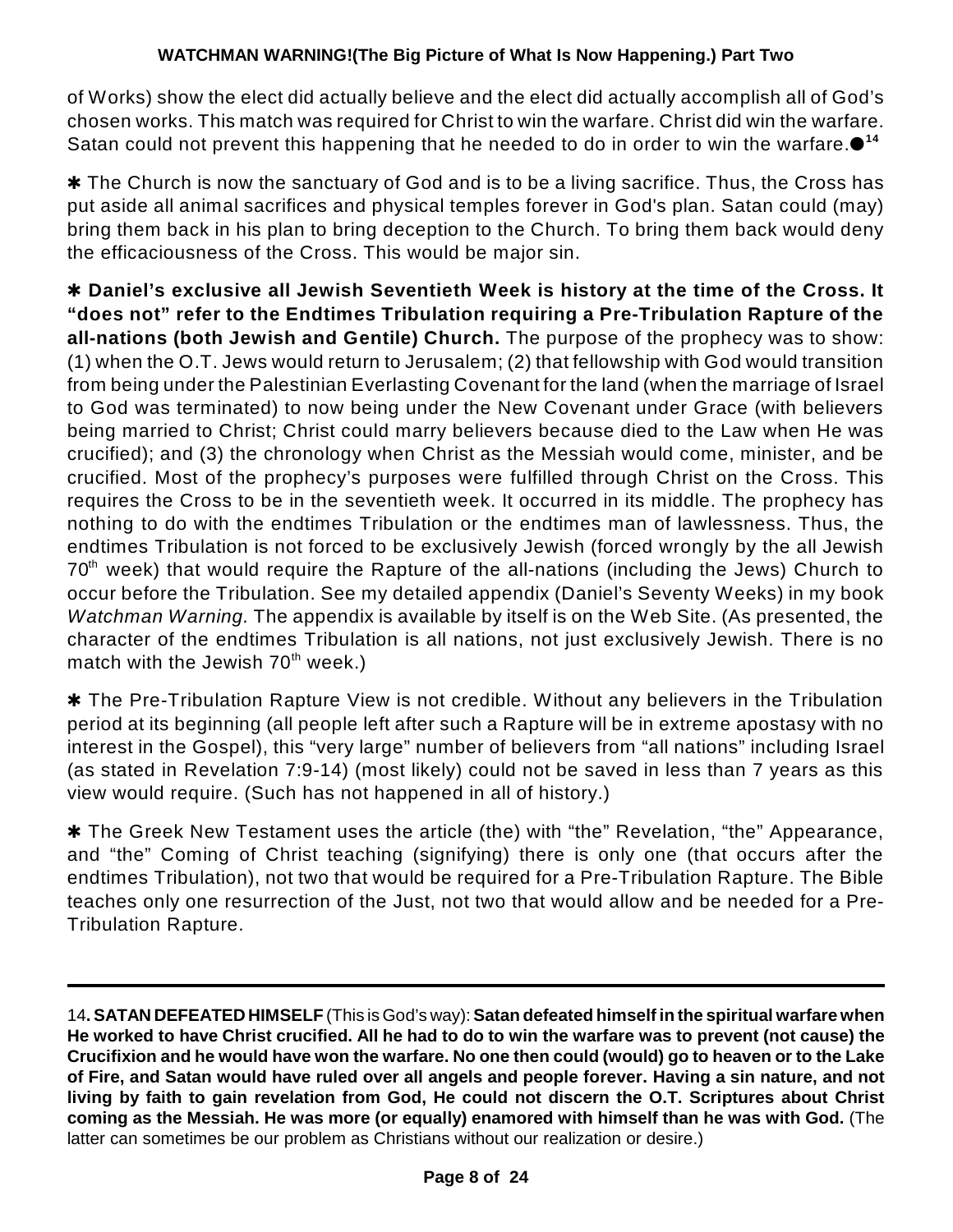**\*.** The Church will miss the wrath of God. It comes with the Day of the Lord. This wrath of God and the Day of the Lord the Church will miss in the endtimes come with the bowls that occur "after" the Tribulation and "after" the Rapture during the latter time of Christ's Second Coming. The endtimes wrath of God is not the endtimes Tribulation forcing a Pre-tribulation Rapture. The Tribulation brings the discipline on the Church for her falling away.

**\* Revelation 3:10** - Pre-Tribulation Rapture interpreters teach that Revelation 3:10 implies the Church will be raptured before the hour of trial ("assumed to be" the Tribulation - but the Bible does not teach this) begins (without proving the hour of trial is equal to the Tribulation). Revelation 3:10 in the Greek can mean that believers go through the hour of trial but are kept from its effects (are preserved from harm or its effects by God). The Greek word or preposition *ek* used in this passage is used elsewhere in John 17:15 with this meaning (even though not an exact match). The believers are preserved in the Tribulation from the evil one because they have eternal security in Christ. God preserves them. The passage, according to the Greek, does not require removal of the Church before the period begins. It teaches just the opposite. An alternative legitimate translation or interpretation is: *Revelation 3:10 - 'Because you have kept the word of My perseverance, I also will keep you from* [implied separated from but still in the presence of] *the hour of testing, that hour which is about to come upon the whole world, to test those who dwell upon the earth.*

**\*** The Rapture, as Scripture states, occurs at the last trumpet which occurs after the endtimes Tribulation. This means the last trumpet is the seventh that occurs after the endtimes Tribulation or one after it. (1 Corinthians 15:51-52) This situation places the Rapture after the endtimes Tribulation. (The Jewish systems (in application) teaches that the Second Coming of Christ with the Rapture will occur at some Feast of the Trumpets (Rosh Hashanah) in the fall of the year (autumn). This feast comes at the Jewish seventh month for a gathering of the saints and a time of coming judgment. See Leviticus 23:24.)

 $*$  There is no partiality with God. He would not rapture some saints before the Tribulation and then put others in the Tribulation under severe persecution (even if they were to become believers in the Tribulation). (Acts 10:34; Romans 2:11)

**\*** The Rapture occurs after the times of the Gentiles are fulfilled. This fulfillment occurs in the endtimes Tribulation. There are both believers and unbelievers in the Tribulation. (Luke 21:24)

 $*$  There is no Scripture that teaches the endtimes Tribulation has only Jewish believers that would require or allow the Rapture of the all-nations (both Jews and Gentiles) Church before the Tribulation. The Bible teaches there is a very large number of Gentile believers from all nations that die in the Great Tribulation. This prevents a Pre-Tribulation Rapture.

\* The Bible teaches the Coming of Christ is imminent. Since it has not happened for 2000 years, it does not have to be imminent just before the Tribulation begins. It can happen after the Tribulation at the time of Christ's Second Coming which teaching is in a agreement with many other doctrines.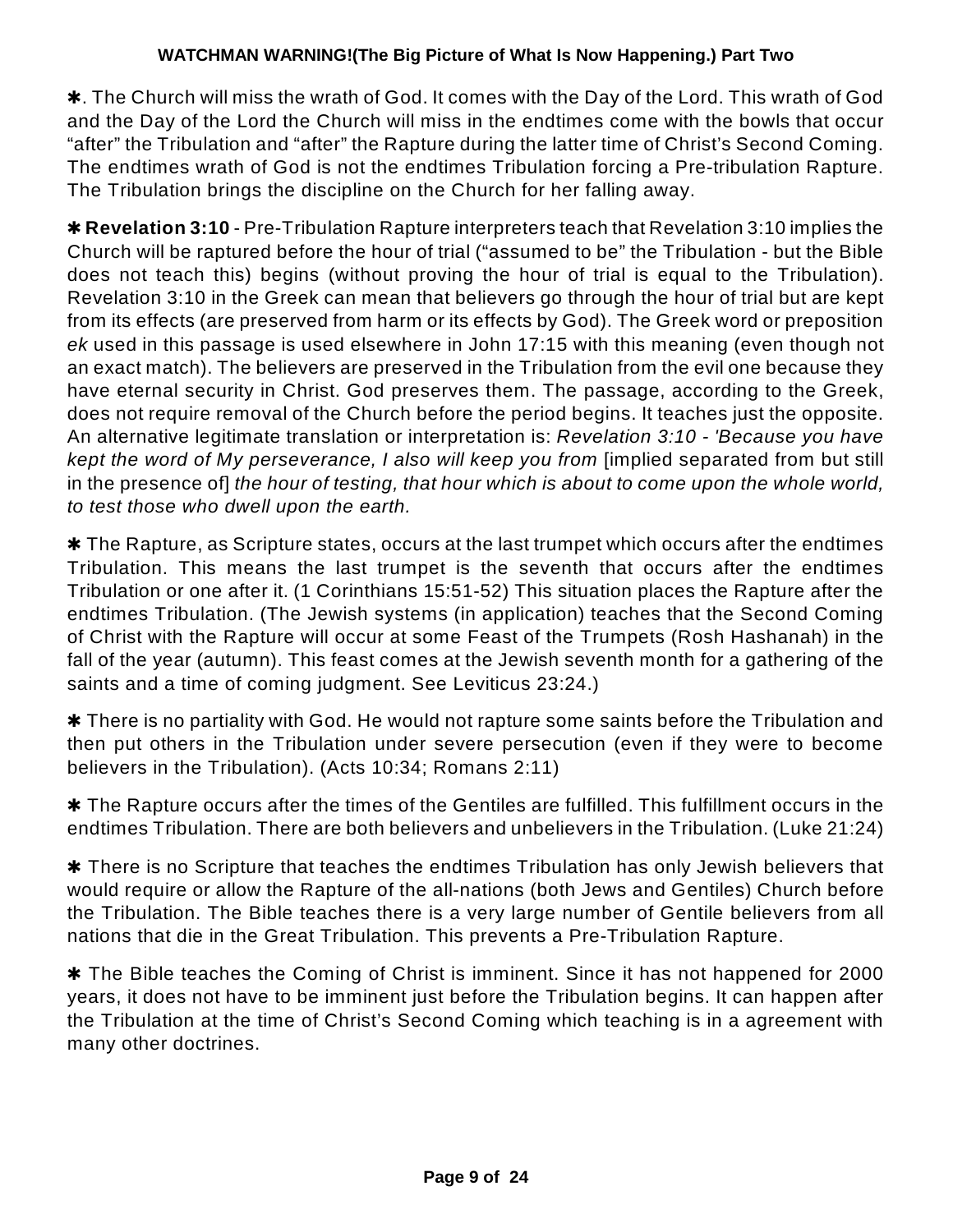### **FALSE DOCTRINES THAT ARE ASSUMED (WRONGLY) TO TEACH A (WRONG) PRE-TRIBULATION RAPTURE; OTHER DOCTRINES THAT MUST ALSO BE WRONGLY TRUE TO HAVE A PRE-TRIBULATION RAPTURE VIEW**:

**(In order to have a Pre-Tribulation Rapture "all" of the following" must be true**. **"The Bible does not teach any of them**)**:"** (1) The Rapture can be imminent at any time and will (must) occur just before the Tribulation begins; (2) Daniel's seventieth is equal to the endtimes Tribulation; (3) God will return physical temples and animal sacrifices; (3) The Church is composed of only those believers in the Church Period; The Church period ends as the Tribulation begins. This Church, (including Jewish believers?) must be raptured before the Tribulation begins. (This view ignores the many believers from "all nations" that die in the Great Tribulation, and Jews are part of the Church); (4) The Church, composed of only believers, goes to heaven and Israel, composed of both believers and unbelievers, goes into the Land; (5) God shows partiality allowing some believers to be raptured before the Tribulation and put other believers in the Tribulation; (6) The wrath of God the Church is to miss is in the Tribulation, not afterward in the time of the bowls; (Some may wrongly place the bowls as part of the endtimes Tribulation forcing a Pre-Tribulation Rapture or a Mid-Tribulation Rapture); (7) Christ does not come for and with His saints at the same time. He comes for His saints before the Tribulation and with His saints after the Tribulation; (8) At the Rapture, the Church is not resurrected because there is only one resurrection of the Just that occurs at Christ's Second Coming; (9) There are multiple resurrections of the Just; (10) The last Great Day of the Lord is equal to the endtimes Tribulation; (11) Jewish and Gentiles believers are not now one new man in Christ without distinction; The Cross did not break down the dividing wall between the Jew and the Gentile so they are now one in Christ without ethnic division;(12) Gaining maximum maturity in Christ now for eternity is not essential; only being saved - Justification; (13) God is married to both Israel and to the Church at the same time; as separate entities; (14) The tares are bundled for the fire before the Tribulation begins so the wheat can be separated from the tares in Rapture before the Tribulation - this means there will be no tares in the Tribulation; (15) The enemies of Christ become His footstool before the Tribulation begins there are none in the Tribulation; (16) The Bible does not use the oriental marriage concept so the Church can be raptured before Christ's Second Coming and before the marriage supper of the Lamb; (17) The three Greek words for "the" Coming, "the" Appearance. and "the" Revelation of Christ can refer to more than one event such as one before the Tribulation and one after the Tribulation (this assumption is denied by the Greek); (18) The Kingdom of God is ruled from the earth and is equal to a future kingdom of Israel on earth after Christ's Second Coming (assumption is wrongly made that the Kingdom of God is a physical Kingdom on earth, it is not a relationship kingdom ruled now from heaven); (19) One has to return to worship God in physical temples in Jerusalem instead of in spirit and in truth everywhere. (For people from world wide to worship God in a Jerusalem temple is not even practical. And besides the Church (all believers) is now the sanctuary of God and is to be a living sacrifice. Physical temples and animal sacrifices are gone forever in God's plan as of the Cross. **It would be major sin to bring them back.**)

**CONCLUSION: The Rapture of the Church can only occur after the Tribulation at Christ's single Second Coming and there definitely is an endtimes Tribulation.**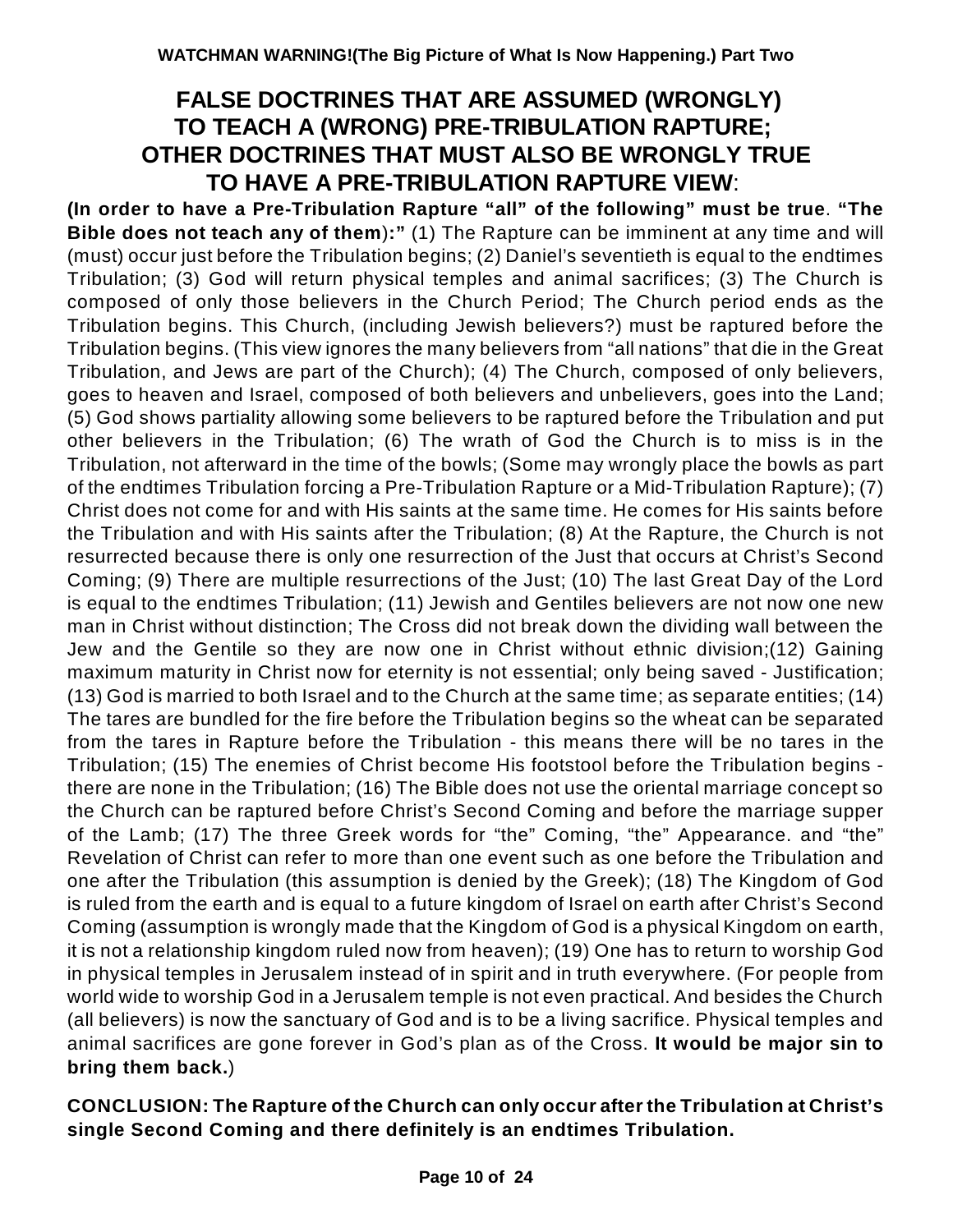### **APPENDIX FOUR MINIMUM NECESSARY PRINCIPLES, WE MUST LIVE OUT TO BECOME AND TO LIVE MAXIMUMLY MATURE IN CHRIST- LIKENESSO<sup>15</sup> O<sup>16</sup>**

(Topics I have assembled and integrated, including taking topics from others.)

1. **Exalt, Worship and Glorify God (in His Infinite and most perfect Greatness)**. This includes praising, honoring, worshiping, glorifying, obeying, pleasing, and loving God in an intimate fellowship. We do this in our worship services and by the way we live our lives in response to Him - giving back in obedience to Him in our lives what He Has given to us in His Word - all led by the Holy Spirit. (We will do all these more greatly if we appreciate God's infinite Greatness such as expressed in His Attributes.) (Psalm 150; Matthew 22:37-38; John 4:23; 15:10; Acts 5:29; 1 Corinthians 10:31; Colossians 1:9-11, 18; Hebrews 11:6.)

Our Lord's example for how we glorify God: *John 17:4 - "I (*the Lord Jesus Christ) *glorified Thee* (God the Father) *on the earth, having accomplished the work which Thou hast given Me to do.* (Comments: Mine) (Our Lord gave back to the Father in His obedience what the Father had given Him. The life He lived out did not originate from Himself. We are to live this way, now only from the Bible. Thus, we must know "what" the Bible teaches regarding how to live the Christian life. We are to do nothing from ourselves as a source.)

**Thus, we can only glorify God by obeying what comes from Him as a source - what describes who and what He is.** This includes the choice of music we use in the church. His music, when we are filled with the Holy Spirit, is to sing the hymns and like music in "melody" from the heart unto Him. (E.g. *Ephesians 5:18-19 ..... but be filled with the Spirit, speaking to one another in psalms and hymns and spiritual songs, singing and making melody with your heart to the Lord; Colossians 3:16 Let the word of Christ richly dwell within you, with all wisdom teaching and admonishing one another with psalms and hymns and spiritual songs, singing with thankfulness in your hearts to God.*) We cannot glorify God by what comes from us and the world as a source even though it may seem right to us. God does not accept things (glory) that come from us as a source. We must trust God, not ourselves, to work all things together for good. We, from ourselves (having and using depraved natures), have nothing from ourselves as a source by which to offer to and/or glorify God. All that we have that is good came and will come from God. Thus, we must obey the Bible, knowing the needed teachings. We must be taught how to live them out with testimony for how they have been lived out (how

15. **GOD'S PRINCIPLES:** God, Christ, the Bible, and these principles from the Bible must be the center of our lives and the reason we want to live. **We must learn to live them out to become mature, and we will live them out if we are mature.** Read our web site document on principles needed to become mature in Christlikeness: *Keys to Becoming Mature in Christ-likeness In Godly Relationship Living*. Read our web site document on some characteristics of being mature in Christ: *Summary Document: Signs, Characteristics, Beliefs, and Practices of Being or Becoming Highly Mature in Christ-likeness***.**

16. **MINIMUM TOPICS:** These principles should be taught in training now in high priority to our families and to the entire Church and especially to our children and youth. **I have taught most of these over the years in the adult Sunday School and in seminars.** We can add principles that you think we need. All of these (and more) together, as a minimum, "need to be lived out" to become maximumly mature in Christ-likeness. Each of the six activities has a large depth and breadth to them. (I can give presentations, seminars, and Bible training.)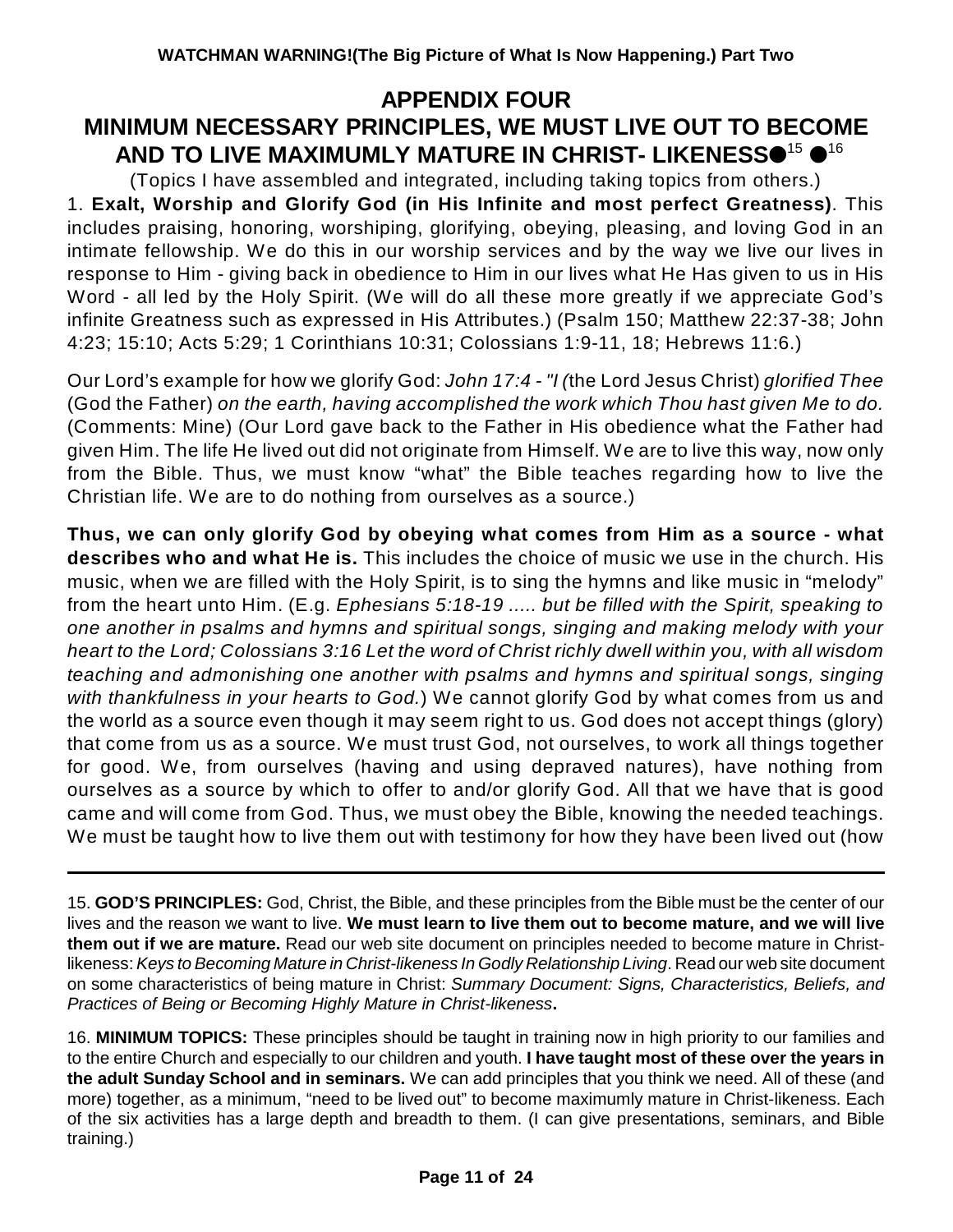we and others did it). (However, we (both believers and unbelievers) do many things now that we do not realize came (comes) from the Bible. All good things come from the Bible.)

*John 5:41 - "I do not receive glory from men;* (Thus, we must ensure that what we are doing came only from God - His Bible. This includes the choice and structure of music. Melody must be dominate over all rhythm.) All the major things we do are to be found in the Bible directly or in application.

2. **Live a Godly and Holy Life.** This life includes living by faith, love, and hope in biblical 17 head-subordinate authoritative relationships (including in marriage: husband-wife-children) patterned after the Son's walk with the Father, serving God and each other from sacrificial love, fellowshipping with God and with each other, etc. Christ lived out only what came from the Father as a source. So when people saw Him, they saw the Father because He was doing nothing from Himself as a source. We are to live this way - only from the Father, nothing from ourselves as a source. This holy life includes the sacrificial love, mercy, grace, faithfulness, forgiveness, kindness, longsuffering, compassion, and care for each other as disciples of Christ as a demonstration of our love for each other. Most importantly, it includes living a holy life before God from love keeping His commandments, principles, and requirements, remaining pure and without having immorality. When we do, we live holy, righteously, and know God's heart. It will include unceasing prayer. The holy life is an experiential life applying (living out) the principles. We are to walk by faith in God to keep His promises. When we do with activated faith, obeying the instructions with the promise, we live without sin and gain more revelation of the Scriptures from God. We are to be people of His own heart such that we do "all" His will (we need to have a comprehensive understanding of His will from the Bible).This is a necessary life especially for pastors, teachers, elders, fathers, and mothers - all of us. **We must know the commandments and promises. We need to memorize the promises. We should live by the requirements for Church leadership and by the Beatitudes.** (Psalm 150; 2 Chronicles 16:9 with Acts 13:22b; Matthew 5:1-12; 6:33; 22:39; John 5:19; 14:7-11, 15; 15:10; Romans 8:28; 1 Corinthians 11:3; 13:13; Ephesians 5:18-20, 27; Colossians 1:22; 1 Thessalonians 5:17; 1 Timothy 3:1-14; Hebrews 11:6; 1 Peter 1:16; 1 John 2:6; 3:2-3; Titus 1:5-9.)

3. **Help Accomplish God's Work With Commitment.** We, under His leading using the spiritual gifts He gave us, are to obey God to accomplish His work in agreement with our gifting. His work includes: **(1)** witnessing and evangelizing total local areas particularly including the children with the Gospel; **(2)** discipling believers to gain a maximum high-skill maturity in

17. **"TWO NECESSARY ITEMS" TO LIVE OUT** (Repeated for emphasis): One is to live by love keeping God's commandments. We must know them. When we do, we live holy and righteously and get to know more about God. The other is to live by faith trusting God to fulfill His promises to us. We activate our faith by obeying the instructions with the promise. Because both come from God as a source, we do not sin. When we trust God to fulfill His promises by faith, we receive revelation of the Scriptures (Romans 1:17). We must know and memorize the promises so we can use them when needed. We will get more in heaven. **We must live by love, keeping God's commandments to live holy and righteously and to know God. We must live by activated faith in God to carry out His promises to have Him direct our lives, live without sin, and to gain revelation of the Scriptures. If we are not working to learn the majority of the Scriptures for the Christian life and npt living them out, to what degree are we actually walking by faith?**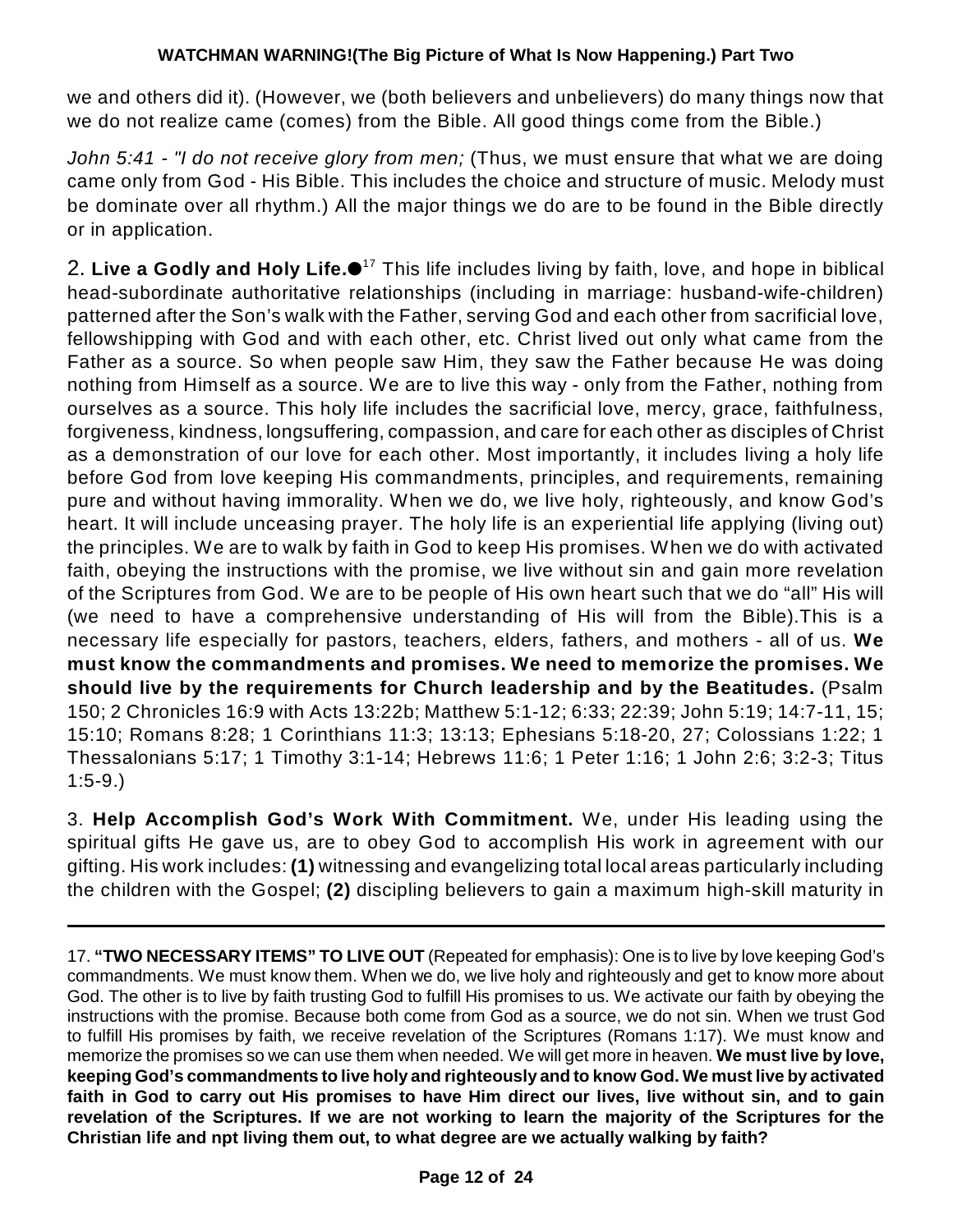Christ-Likeness (not just working for Christian growth); **(3)** building godly families; **(4)** training faithful people in depth-breadth (particularly the gung ho and the very faithful); **(5)** planting new churches; and **(6)** out of love, reaching out to and helping the needy. (We can be involved in one or more ministries, working as a team.) (Matthew 28:16-20; Mark 16:15-16; Luke 24:45-48; Acts; Romans 10:13-15; 1 Corinthians 3:6, 10-15; 12; 2 Corinthians 5:18-21; 9:10-15; Galatians 6:2; Ephesians 5:21-6:4; 1 Thessalonians 1:3, 8; 2 Timothy 2:1-2; Hebrews 6:1; 12:1-2; 1 John 3:16-18.)

4. **Believing, Knowing, and Standing Strong on Basic Christian-Faith Doctrines, Particularly Including on God's Attributes** (See our web site Paper: *The Attributes of God*.). It helps to Know Bible Content with the Doctrines of the Spiritual Warfare and Endtimes Prophecy. We should learn and stand strong on the doctrines of the faith we believe for which we should be willing to die (especially if we are forced to deny them in order to live). We should also learn God's Plan for history and how the spiritual warfare and endtimes prophecy fit in to His Plan. Knowing His Plan, we will pursue becoming mature in Christ-likeness. We should have our own doctrinal statement - personally derived or adopted, such as from our Church. I have my own that includes inputs from others. It is presented later.

*2 Timothy 3:16-17 - All Scripture is inspired by God and profitable for teaching, for reproof, for correction, for training in righteousness; that the man of God may be adequate, equipped for every good work.*

5. **Devotional Life**: We will have a strong personal devotional life before the Lord where we regularly read our Bibles (His Word) and pray about all things, situations, and people He puts into our minds. We can have devotions separately or together or both at different times. (We can also read a few pages daily of my devotional document*: Living by God's Righteousness. -* This is what I do. It contains Psalms by which to praise God, Promises to Memorize and live by, Commandments to Obey; Attributes of God, Requirements for Church leadership, Love Principles, and Prayer Principles and Concepts.)

6. **Must Learn to Walk by Faith (Presented now in more detail for a major emphasis that must be lived out):** We must learn to walk by very mature and strong faith. (So how do we do this?): God the Father, being omnipresent and having infinite capability, is everywhere that exists all the time. (He works with billions of people all at the same time.) Thus, He can not be physically seen (with our eyes) as a person in one place as we think now as a person. The Bible teaches no man has seen (or can ever see) God at any time (John 6:46). We have to walk by faith to know that He exists and will lead our lives according to His biblical promises (we must know them). We trust God to fulfill His promises and activate our faith by obeying the instructions with the promise. We need faith to see His work around us, according to the Scriptures. Thus, walking by faith is necessary now and will be most necessary in heaven (eternity) also. Living by activated faith is the way we can live without sin and have God work all things together for our good. So it is mandatory that we learn to walk by faith now. **(We must not live by sight requiring us to know all the facts before we will do anything. I know Christians who live this way.)** This may be why the Bible teaches we must walk by faith to please God (Hebrews 11:6). So learning and living out walking by faith is mandatory for our lives now. We must walk by faith to have God guide us and to keep from great sin. **Because**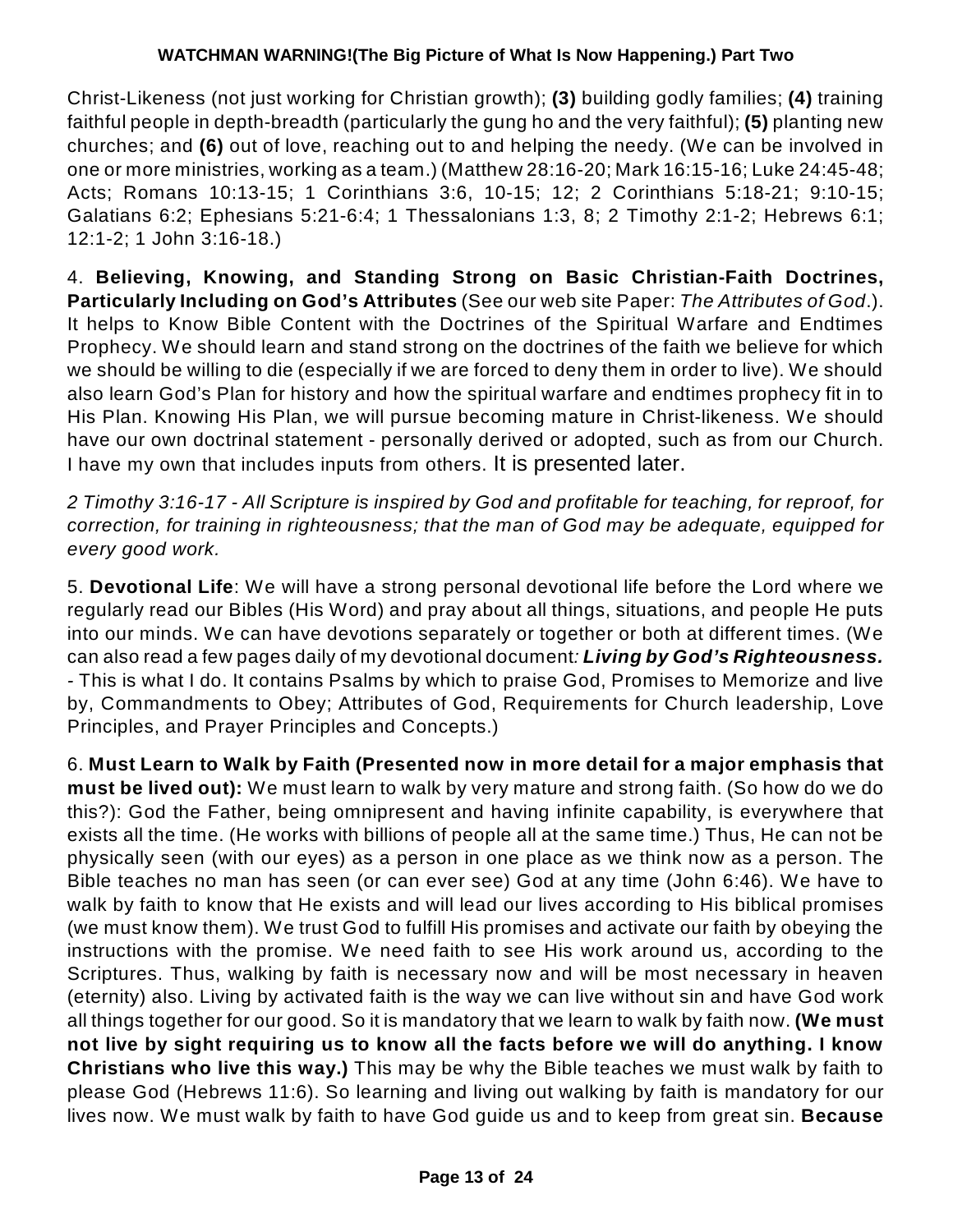**we do not sin when we walk by faith in God to lead us, gaining revelation from the Scriptures, this most likely is the main way God will lead us in eternity, requiring then also we walk by faith. (This strongly implies that the degree God will (can) lead us in eternity is very likely dependent on our ability to walk by faith at the time we die. This appears necessary to keep from sinning.) We must let go of doing all things "from us" by sight. We can take "faith-action steps" to find God's will in situations needing or desiring God's leading.●<sup>18</sup> B**ecause living by faith is the only way we can live without sin and gain revelation of the Scriptures, we will live this way in heaven. We will need to walk by faith then to receive new teachings from God. **(***Romans 1:17 For in it the righteousness of God is revealed from faith to faith; as it is written, "But the righteous man shall live by faith."***)** 19

**God alone inherently has the only value and perfection that exists**. **Because God alone is perfect, holy, and righteous, He is the only person who can guide our lives perfectly. Not gaining a "great experiential capability now of walking by mature faith," can very likely limit the degree He wants to lead us so we can know more of His depth-breadth, not only now, but especially in eternity. And apart from relating to Him in His Greatness, as presented many times, there is nothing. (Not to learn to live by great faith is a great eternal mistake.) Thus, we should proceed "now" to learn to walk by very mature and strong faith. We need many examples before us of people living by this faith to demonstrate the way (See testimonies in Hebrews 11).** 20

*Hebrews 11:6 And without faith it is impossible to please Him, for he who comes to God must*

18**. FAITH ACTION STEPS:** (1) I was teaching the Bible in my home. I needed to place aspects on a blackboard before people came to save class time. I believed that God wanted me to do this. I did not at the time have money to buy one, with my kids going to college, so I began to search for one. A school teacher told me we have some marked up blackboards we are giving away free. Come and take one. And (2): I take faithaction steps to determine divine appointments in my witnessing of the Gospel.

19. **PHYSICALLY SEEING GOD;** If we could see God, we would be very apt to live by sight instead of by faith. Thus, we might sin. Then we could not live greatly holy and righteously. So not seeing God with our eyes (and having to walk by mature faith) is most essential to living a perfect life and have God direct our every thought and action. **If we are to live without sin, we must trust God, not ourselves, to bring the results and work all things together for good.**

20**. BECOMING MATURE IN CHRIST**: Because God is infinitely perfect and knows everything, we must trust Him to lead us and to work all things together for our good in all parts of our lives (Romans 8:28). This is the way we keep from sin because we no longer do things our way (independent of God). We, as we take steps, are to trust God to lead the way and bring the needed results, people, etc. Churches dumbing down most all their training (probably without their realization) and using loud rock beat structured and like music show and signal they are not walking by sufficient great faith - they are walking by sight, their choice, from the world, not from the Bible, impeding their walking by faith. They are attempting themselves (perhaps without realization) to work all things together for good. Otherwise we would as previously presented; **(1)** mature our people; **(2)** sing melody from our hearts to the Lord when filled with the Holy Spirit (not using rock music); and **(3)** evangelize the children, especially out in the community. None of us are as mature as we should and can be. But we must pursue it with priority. This is what I am doing - to help me become more mature for a more complete and more mature experiential relationship with God. We can and must help each other. **This is why I read (and need to read) many books and documents by others.**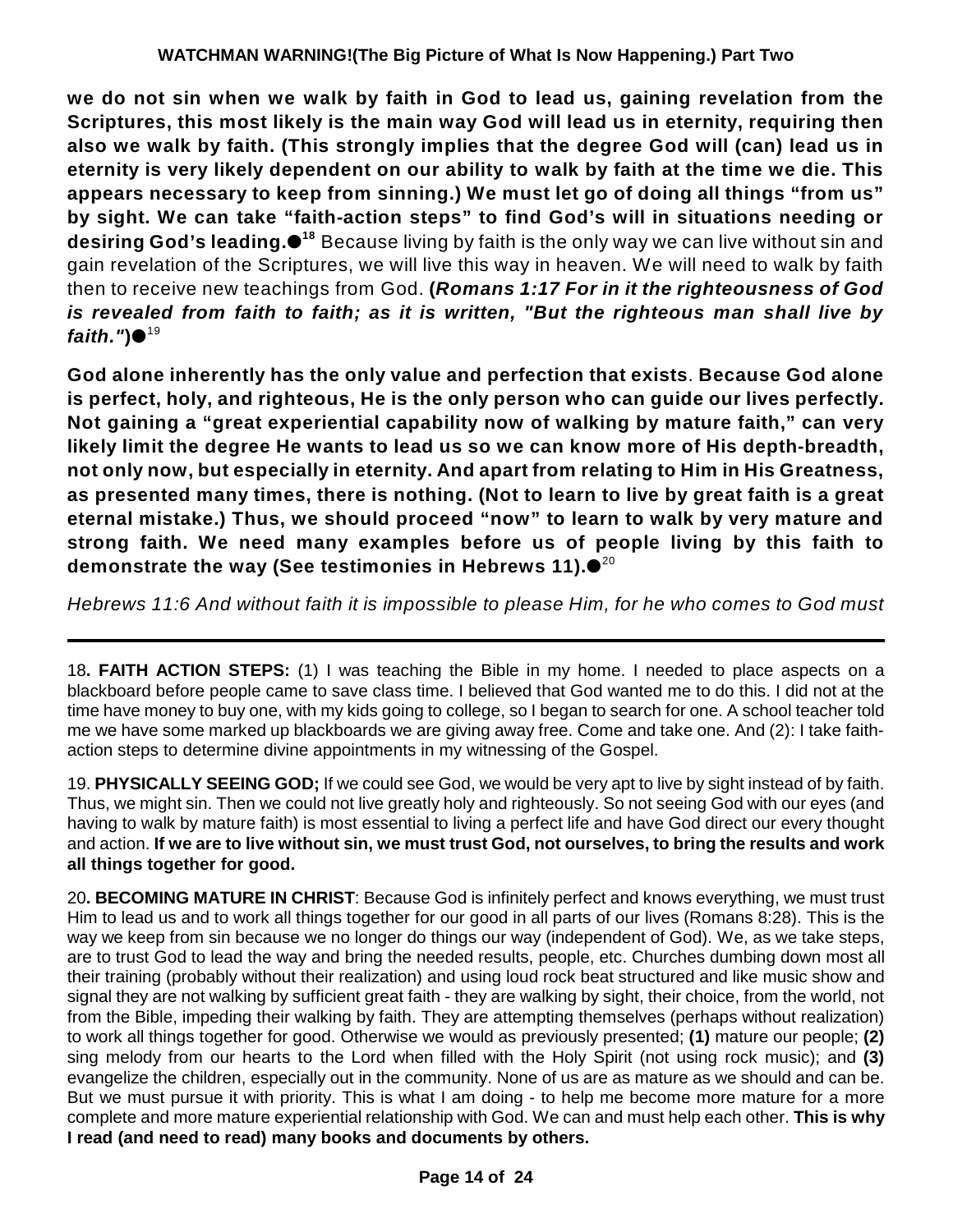*believe that He is, and that He is a rewarder of those who seek Him.*

**The Bible (John 14:2) teaches that in heaven, there are many mansions or dwelling places (very likely with many levels of leaders). With billions of people in heaven, few most likely then will live geographically (physically) close to Christ (at least all the time). Thus, we will need to live by great mature faith, then as now. So we must train our people now to live by great mature faith. (The same is true for our love our God and for others (by the greatest life ever lived demonstrated on the Cross), so we will keep all of God's commandments as directed by Him - this is also a product of walking by faith.)**

# **APPENDIX FIVE**

# **WE CAN BETTER UNDERSTAND HOW WE ARE TO LIVE AS GOD REQUIRES WHEN SEE THAT ALL OF LIFE IS LIVED AS AND IN A TRIUNITY, PATTERNED AFTER THE TRIUNITY OF GOD**

(This includes how we are to walk by faith and by love. These walks are repeated here for this purpose.) (Refer to the Charts below on Triune Living.)

In the triunity of God, all things come from the Father through the Son and to us by the Holy Spirit. The Son activates what comes from the Father as the ultimate source. And as He lives them out, they are manifested in life by the Holy Spirit. From our perspective based on this model, we are soul, body, and spirit. Our body activates that which comes from our souls. We see the manifestation through the human spirit. In a similar manner, our faith must be activated by some action to bring the results. The same is how we live by love. Keeping God's commandments demonstrates our love of God in His Greatness.

### **These teachings, as key examples, are carried out in the following four activities:**

1. We will appreciate God's infinite Greatness (His Attributes $\bullet$ <sup>21</sup>) so that we search the entire Bible for what He wants us to become in Christ-likeness in this lifetime and for all the steps or principles we must live out experientially "with excellence" to get there. We will record them for our entire Church people to read (we can update our lists when we learn more). Then, as presented, we have God's direction for the life He intends for us now. (As presented, we have a first cut paper (*Summary Document: Signs, Characteristics, Beliefs, and Practices of Being or Becoming Highly Mature in Christ-likeness*) started on the results of these two searches with many inputs from others. It is on my web site. I regularly update it as I learn more. You can send me additions.)

2. **We must learn to live as our Lord Jesus lives with everything coming from God the Father as a source (now "only from the Bible" directly or in application). We must not use things from ourselves and/or from the world as a source in Christian living or in our churches, wrongly believing using it is led by the Holy Spirit. We must trust God (not ourselves) to work all things together for good.**

3. We must walk by faith that God exists and trust Him to carry out (fulfill) His promises to us.

<sup>21.</sup> **GOD'S ATTRIBUTES:** One can read my web site paper: *The Attributes of God.*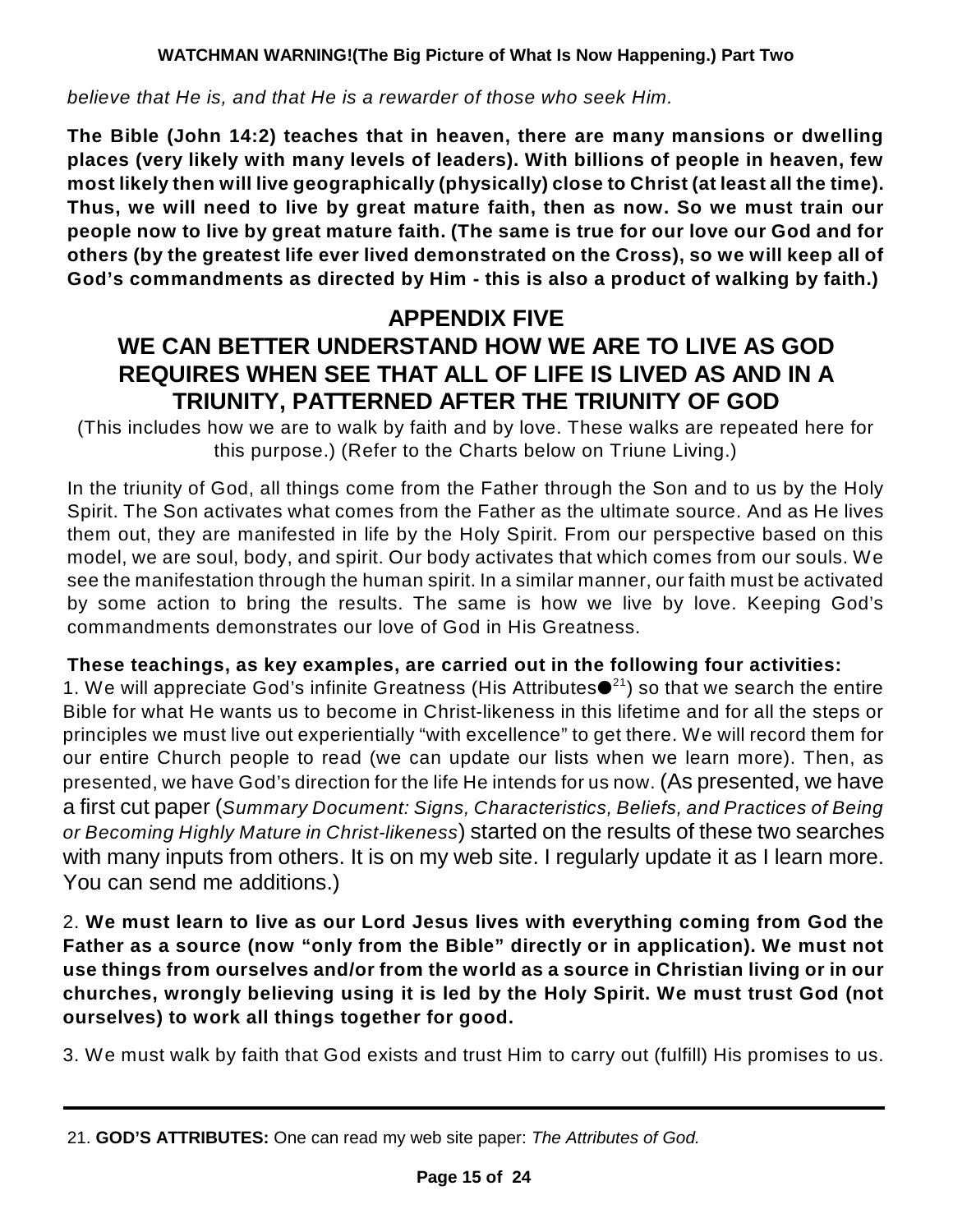We must activate our faith by obeying the instructions with the promises. As we do, we live without sin for everything is coming from God, and we gain revelation of the teachings of Scripture and get to know more Scriptures. **We must know and memorize the promises.** (*James 2:26..... so also faith without works is dead. Hebrews 10:38 But My righteous one shall live by faith; And if he shrinks back, My soul has no pleasure in him.*) (As presented, we can take faith-action steps to determine God's will.)

4. We are to love God with out total beings resulting in our keeping (obeying) His commandments and, from our love, serving each other sacrificially. We must be there for each other. Then we live holy and righteously and get to know our God. Without living by love, we are nothing (*1 Corinthians 13:2 If I have the gift of prophecy, and know all mysteries and all knowledge; and if I have all faith, so as to remove mountains, but do not have love, I am nothing. 13:13 But now faith, hope, love, abide these three; but the greatest of these is love.)*. **We must know the commandments. (I have over three hundred commandments that can be read one after the other in my web site devotional document:** *Living by God's Righteousness***.)**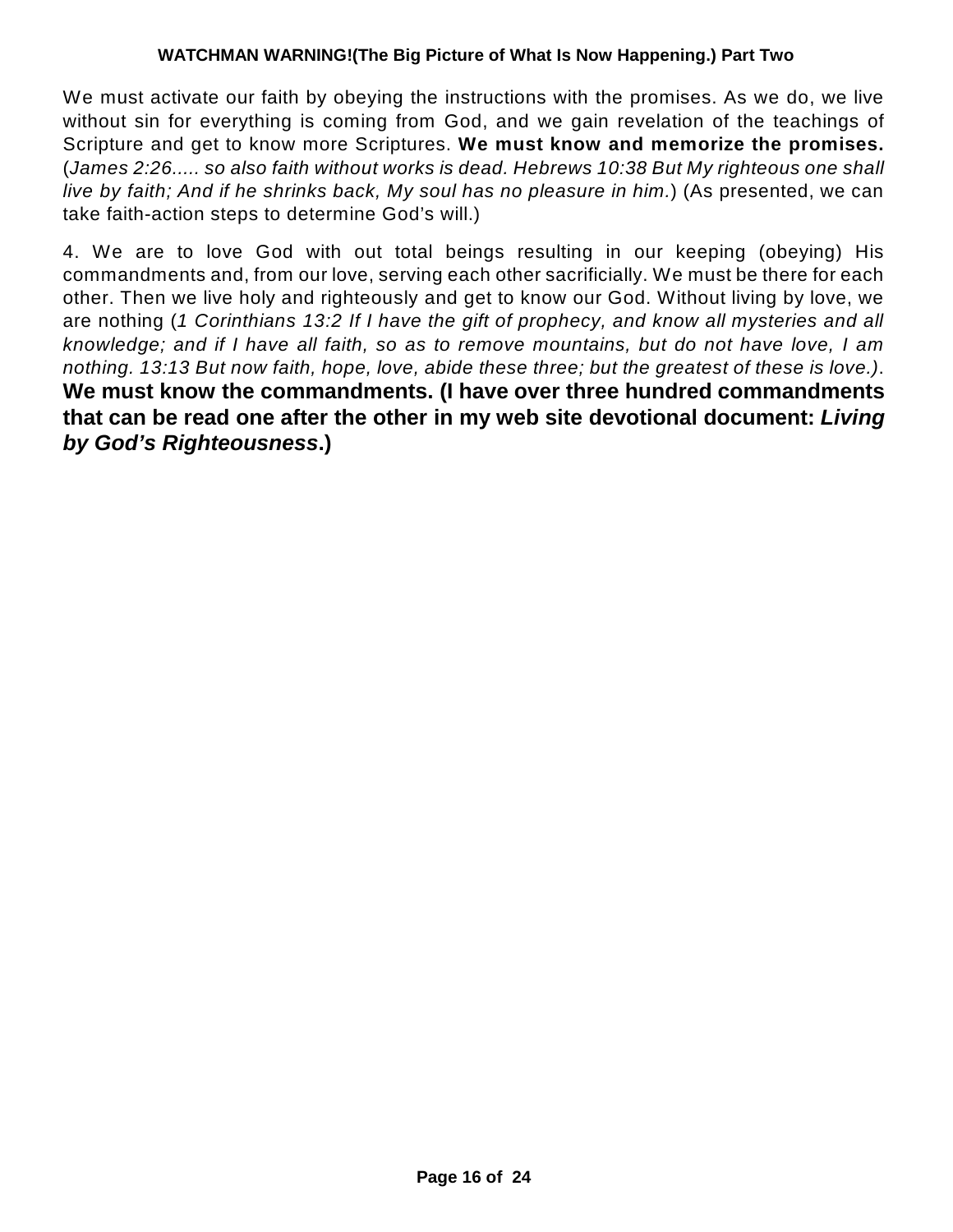### **The Chart illustrating living by the triunity of God follows:**

### **GOD HAS DESIGNED THAT WE ARE TO LIVE IN AND AS A TRIUNITY**

| <b>TRIUNE</b><br><b>LIFE</b>                                                                         | <b>SOURCE</b>                                                                                             | <b>EMBODIMENT</b>                                                                                                             | <b>RESULT</b>                                                                                                                                         |  |
|------------------------------------------------------------------------------------------------------|-----------------------------------------------------------------------------------------------------------|-------------------------------------------------------------------------------------------------------------------------------|-------------------------------------------------------------------------------------------------------------------------------------------------------|--|
| <b>GOD</b>                                                                                           | <b>FATHER</b>                                                                                             | <b>SON</b>                                                                                                                    | <b>HOLY SPIRIT</b>                                                                                                                                    |  |
| <b>MAN</b>                                                                                           | Soul                                                                                                      | <b>Body</b>                                                                                                                   | <b>Spirit</b>                                                                                                                                         |  |
| <b>LIVING LIFE</b>                                                                                   | <b>Requirements</b>                                                                                       | <b>Tasks</b>                                                                                                                  | <b>Results</b>                                                                                                                                        |  |
| <b>LIVING</b><br><b>METHOD</b>                                                                       | <b>Motivation (Love,</b><br>faith, hope, lust)                                                            | <b>Action (Activating</b><br>our Motivation)                                                                                  | <b>Result (Sin if lust is used)</b>                                                                                                                   |  |
| <b>GAINING</b><br><b>MATURITY</b>                                                                    | <b>Live as Christ</b><br>lives-By Only That<br><b>From the Father</b>                                     | Do Only What<br><b>Comes from the</b><br>Father - Only in the<br><b>Bible</b>                                                 | Do God's Will, Become and<br><b>Live Mature in Christ - All</b><br><b>Thoughts and Actions from</b><br><b>God the Father</b>                          |  |
| <b>GLORIFY GOD</b>                                                                                   | <b>Glorify God</b>                                                                                        | Obey "Only" What<br><b>God Gives Us To Do</b>                                                                                 | We Glorify God, and God's<br><b>Work is Accomplished</b>                                                                                              |  |
| <b>TO BE SAVED</b>                                                                                   | <b>Faith in Christ's</b><br><b>Cross (The</b><br>Gospel)                                                  | <b>Action Activating</b><br><b>Our Faith (Prayer)</b>                                                                         | <b>God Saves, Based on</b><br><b>Activated Faith, Giving us</b><br><b>Eternal Life</b>                                                                |  |
| <b>WALK BY</b><br><b>FAITH</b>                                                                       | <b>Trust God to Fulfill</b><br><b>His Promises to</b><br>Us                                               | <b>Obey Instructions</b><br>with the Promise;<br><b>Activate Our Faith</b>                                                    | <b>God Fulfills His Promise;</b><br><b>We Live Without Sin and</b><br><b>Receive Revelation; God</b><br><b>Works All Things Together</b><br>for Good. |  |
| <b>LIVE BY LOVE</b>                                                                                  | Love God,<br><b>Appreciating His</b><br><b>Greatness</b>                                                  | <b>Obey God's</b><br>Commandments;<br><b>Activate Our Love</b>                                                                | Love is Implemented; We<br><b>Live Holy and Righteously</b><br>and We Get To Know God                                                                 |  |
| <b>MUST BE</b><br><b>BOTH</b><br><b>OUTCOME</b><br><b>AND</b><br><b>PROCEDURE</b><br><b>ORIENTED</b> | <b>Detailed</b><br><b>Description of</b><br><b>Needed Outcome</b><br>(e.g. Maturity)<br>(Desired Outcome) | <b>List of Principles To</b><br><b>Live Out as</b><br><b>Procedure to Gain</b><br><b>Needed Outcome</b><br>(Needed Procedure) | <b>Gain the Needed Results;</b><br><b>Become Mature in Christ</b><br>(Gain Desired Results)                                                           |  |

**Everything that lives and acts does so in the triunity of God - living in and out the image of God. This shows we must activate our faith and love to have living faith and living love.** (Reference: *The Secret of the Universe* by Nathan R. Wood (1936) for basic concepts.)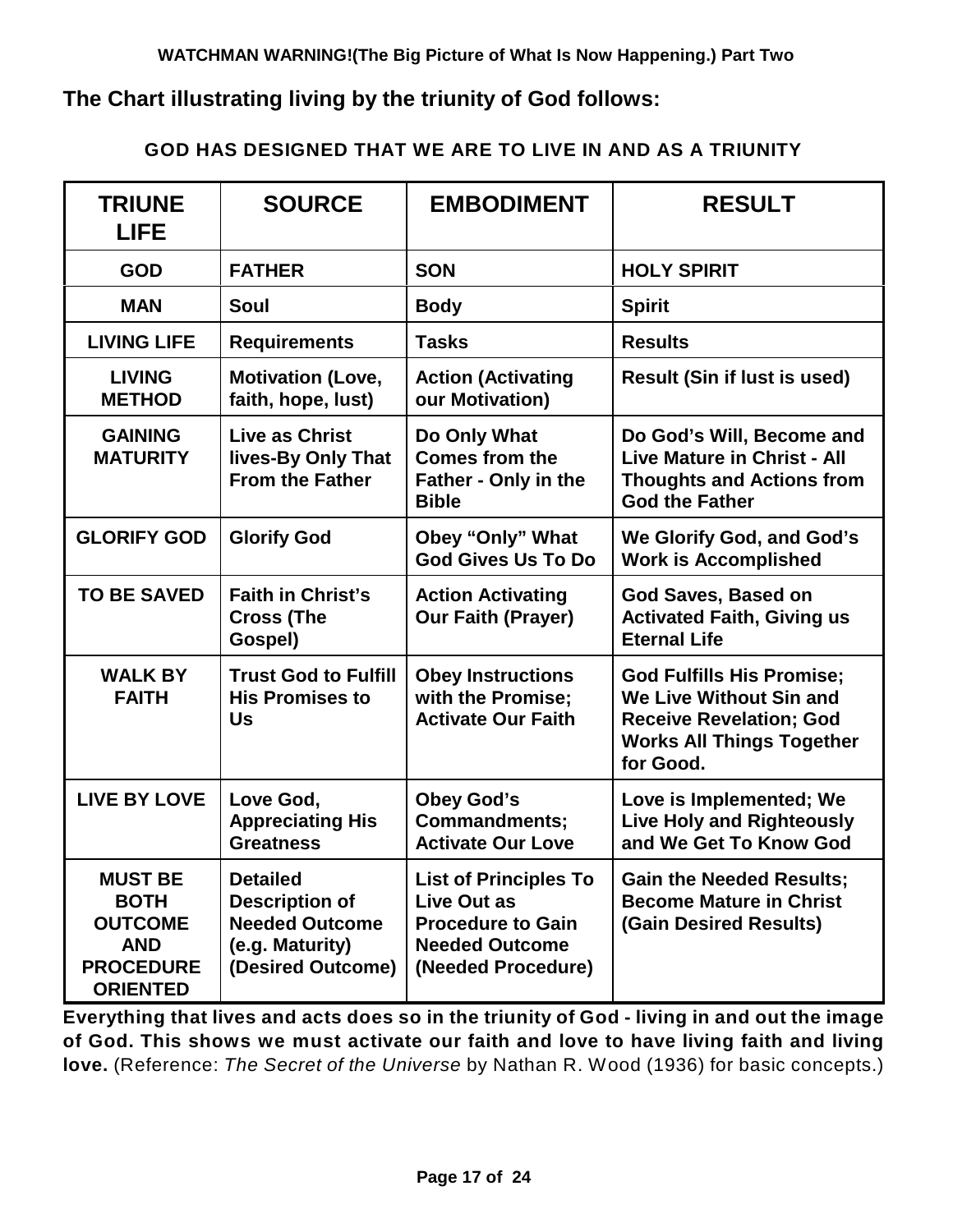# **CLAIMING THE PROMISES OF GOD**

**(More examples how we live by the triunity of God.)**

| <b>ULTIMATE SOURCE</b><br>(what God is doing,<br>will do, or has done.)<br>God's leading    | <b>SOURCE</b><br>(What We trust God<br>to do; Desired Result.)<br>Our faith (and love) in<br>God to act according<br>to His Word<br>(motivation)    | <b>EMBODIMENT OF</b><br><b>SOURCE</b><br>(What we do.)<br>We act from our faith<br>to have living-faith<br>(Source<br>plus<br>embodiment of source<br>is living-faith.) | <b>RESULT OF OUR</b><br><b>FAITH-ACTION</b><br><b>LIVING</b><br>(What God does.)<br><b>God acts to bring His</b><br>promised results<br>based on our living-<br>faith (faith embodied<br>by action) |
|---------------------------------------------------------------------------------------------|-----------------------------------------------------------------------------------------------------------------------------------------------------|-------------------------------------------------------------------------------------------------------------------------------------------------------------------------|-----------------------------------------------------------------------------------------------------------------------------------------------------------------------------------------------------|
| Romans 8:28                                                                                 | God will work all<br>things together for our<br>ultimate good                                                                                       | From love, we keep<br><b>His commandments</b><br>and from purpose do<br>His work.                                                                                       | God acts to work all<br>things together for<br>good.                                                                                                                                                |
| Proverbs 3:5-6                                                                              | God will make our<br>paths straight                                                                                                                 | <b>Trust in the Lord with</b><br>all our heart, do not<br>lean on our<br>understanding, and<br>acknowledge Him in<br>all our ways                                       | God acts to make our<br>paths straight.                                                                                                                                                             |
| 2 Chronicles 16:9<br>with Acts 13:22                                                        | <b>Bring us strong</b><br>support                                                                                                                   | Obey God to do all His<br>will from hearts<br>showing that they are<br>totally His.                                                                                     | God acts to bring us<br>strong support.                                                                                                                                                             |
| <b>Psalm 55:22</b>                                                                          | God will sustain and<br>protect us.                                                                                                                 | <b>Cast our burdens</b><br>upon the Lord.                                                                                                                               | God acts to sustain us<br>and cause us not to<br>be shaken.                                                                                                                                         |
| Matthew 21:22<br>with 1 John 5:14)                                                          | What we desire to<br>receive (needs to be<br>according to His will)                                                                                 | Ask in prayer<br>believing.                                                                                                                                             | God brings the<br>requested results<br>according to His will.                                                                                                                                       |
| 1 John 1:9                                                                                  | To have our sins<br>forgiven and to be<br>cleansed from all<br>unrighteousness.                                                                     | We confess our sins<br>(not intending to<br>continue in them.)                                                                                                          | God forgives our sins<br>and cleanses us from<br>all unrighteousness.                                                                                                                               |
| John 3:16, Romans<br>1:16; 1 Corinthians<br>$15:1 - 4;$<br>2 Peter 3:9<br>with Romans 10:13 | <b>Share the Gospel with</b><br>others believing that<br>God will save them as<br>He as saved us. We,<br>as God does, do not<br>want any to perish. | <b>Encourage others to</b><br>take a step of faith to<br>pray to God for<br>salvation.                                                                                  | God acts (if according<br>to His will) to save the<br>person praying.                                                                                                                               |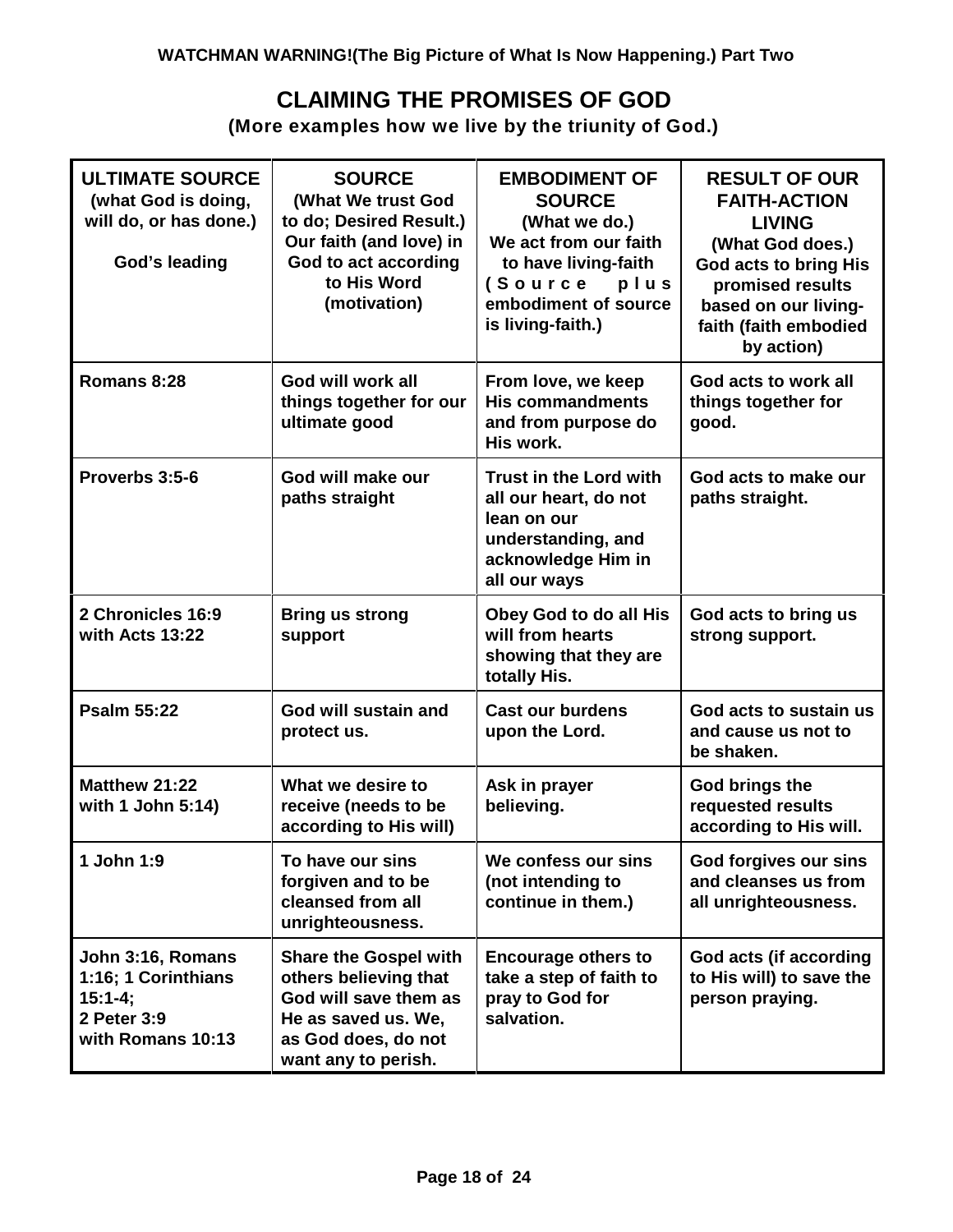# **APPENDIX SIX OUR DOCTRINAL STATEMENT OF BIBLICAL BELIEFS**

(This statement is presented as an example or what we should (must) believe. It has been expanded to present more of the aspects.)

**(These are doctrines for which we all should be willing to die if needed.)** (How does this match with your doctrinal statement (Do you have one?) and your set of beliefs?)

 The Bible (in its original languages and manuscripts), consisting of both the Old and New Testaments (without the Apocryphal), is the inerrant and inspired Word of God and is the only authoritative source from God. (People wrote down the words of Scripture, but they came word for word as inspired from God.) (2 Timothy 3:16; 2 Peter 1:20-21; Revelation 22:18-19.) (We should use accurately translated Bibles, no interpretive paraphrases or hybrids (Partly translated and partly interpreted.))

 There is only one God, and He is an infinitely perfect person in every attribute. (Without a perfect God, there could be no perfect life for us.) (The are no other god or gods and never will be.) He is omniscient, omnipotent, and omnipresent. There will never be another God. God is not made up of the sum of mankind or everything that exists, and mankind is not and cannot evolve to become a god or gods. (Deuteronomy 4:35; 6:4; 1 Samuel 2:2; 2 Samuel 7:22; 1 Kings 8:60; Isaiah 43:10; 44:6; 45:5; Mark 12:29, 32; John 17:3; 1 Corinthians 8:6; Ephesians 4:6; 1 Timothy 2:5.)

 God (and Christ) has always existed (both have preexistence) eternally (eternity past to eternity future) and is a triunity consisting of the Father, the Son, and the Holy Spirit. (In life, He has always existed, and will always exist, He had no beginning and has no end. This makes Him God.) Accordingly, the Son, the Lord Jesus Christ, has always existed and will always exist (He has pre-existence). (This preexistence is a mystery to us for how He has always existed and did not come from anything. For example, what was God and Christ doing in eternity past before they created the universe, the earth, angels, and people?) All things come from God the Father through the Son and to us by the Holy Spirit. (Matthew 3:16-17; 18:19; John 1:1, 2; 15:26-27; 16:13-15; Romans 16:26; 1 Peter 1:20.)

 God (with Christ) created the heavens and the earth, mankind and angels. Mankind and angels did not evolve. There is no such thing as a big bang theory or evolution (using things that did not initially exist). (Genesis 1:1, 27; 5:1-2; Deuteronomy 4:32; Isaiah 42:5; 45:12, 18; John 1:3; Ephesians 3:9; Colossians 1:16; Revelation 5:13; 10:6.)

 The Lord Jesus Christ came down from heaven to do the Father's will for the sake of mankind. He was born of a virgin (Mary) to fulfill prophecy as the coming Messiah. He was conceived by the Holy Spirit in order to have a divine nature (one that cannot sin), and not a fallen nature as all mortal men have. This divine nature allowed Him to fulfill (obey) the Law perfectly without any sin of any kind that qualified Him to go to the Cross and die for sin. (The sin nature is passed down by the human male father.) (Matthew 1:18-25; Luke 1:26-35, 38; 19:10; John 3:17; 6:38.)

 When under the Law, in order to go to heaven and be with God, one must obey God's Law perfectly all their life. However, being born with fallen natures, all people have transgressed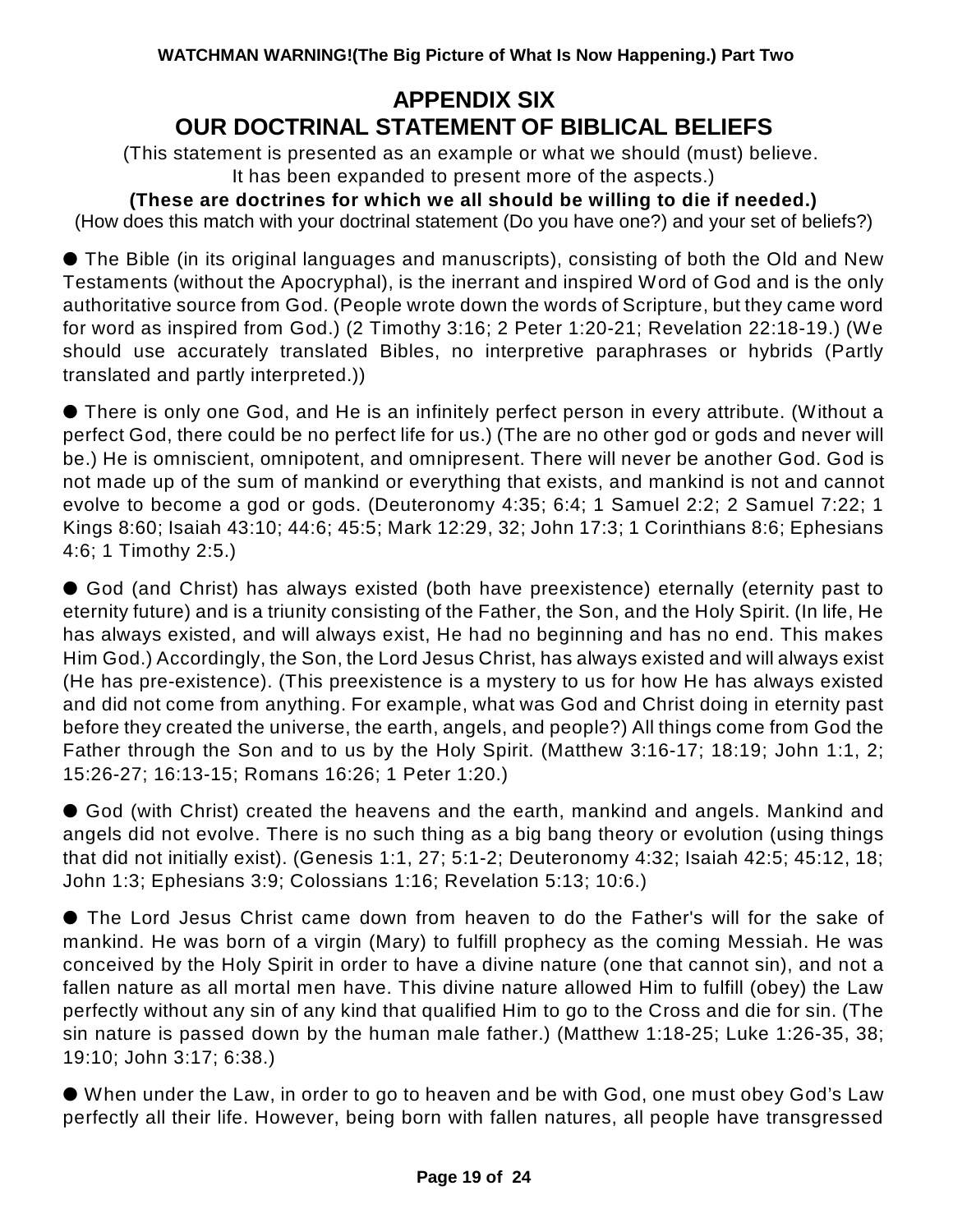(broken) God's spiritual laws. Thus, every person has sinned, coming short of God's glory, with the result they have come under God's condemnation for sin (a breaking of God's Laws). They are held under the custody of the Law and under the power of death until such time God's justice for their sin was (is) satisfied on their behalf and "applied" to them. Thus, all people are born condemned before God and are destined to be cast eternally into the Lake of Fire for the satisfaction of God's justice. Left in this state, without believing the Gospel, they cannot ever go to heaven to be with God - a most terrible eternal situation. **We must not let it happen to us or to any of our loved ones.** (Hosea 13:14;1 Corinthians 15:56; Romans 3:9-20, 23; 5:18; 6:23; 8:1; Galatians 3:23; Hebrews 2:14; Revelation 20:11-15.)

Before the Cross (then and now as unbelievers), we were born and lived under law when we, having depraved natures, could not keep from sinning (breaking the law). When we became a Christian, we received a new divine nature that cannot sin. It now legally represents us. No longer able to sin with our divine natures, we now have eternal security in Christ - a guarantee we will go to heaven. Thus, we are now no longer under Law, but under Grace when God leads us in all things righteously. We still retain our sin natures, and we still sin when we use them. We can ask forgiveness for our sin. But, as a Christian, they no longer legally represent us. (However, if we remain as unbelievers, we are still under the law which we must keep without sin (and we can't) in order to go to heaven. Thus, remaining in this state to the time of our death, we will not (can not) go to heaven. We will instead go the Lake of Fire.)

 God's holiness and righteousness require a satisfied justice (payment) for people breaking His spiritual laws (people being sinful) that they (we), themselves, cannot satisfy or make payment. (Romans 3:9-20, 28; Galatians 2:16; 3:11.)

 The Lord Jesus Christ lived a perfect life on earth without sin. (He had a divine nature, no depraved nature.). He fulfilled (obeyed) the Law perfectly without sin. His perfect life demonstrated that He was qualified to die as a substitutionary sacrifice to satisfy God's Justice for all of mankind's sins. His perfect life came from God the Father as Christ lived out only what came from the Father as a source. He could do this because He only had a divine nature. (Isaiah 53:5,10,12; John 5:19-20;14:8-11; 2 Corinthians 5:21; Hebrews 5:8-9; 1 Peter 1:18-19.)

 Christ's Death on the Cross for sin, His burial, and His bodily resurrection from the dead on the third day, only according to the Scriptures (the Holy Bible), called the Gospel, completely satisfied God's justice for everyone's sin - living in the past, present, and future. (No one was left out. He died for everyone. He did not die only for the actual elect.) (*2 Corinthians 5:14-15:* For the love of Christ controls us, having concluded this, that one died for all, therefore all died; and He died for all, that they who live should no longer live for themselves, but for Him who died *and rose again on their behalf.*) Thus, Christ on the Cross established the New Covenant in His blood for salvation. His sinless blood purged out all sin so that it no longer can be seen. In effect, sin was covered over by Christ's blood, never to be seen again. His blood was the purchase price that bought us out of the slave market of sin. This is the Gospel of Christ. Christ's work on the Cross was completely efficacious. Man cannot add anything to it or subtract anything from it. God rejects all of man's works for salvation because they are as filthy rags (are sin). Man without Christ is without righteousness. Christ had to die physically to place the New Covenant for salvation into effect. (Isaiah 64:6; John 1:29; 3:16; 6:33, 51; Acts 20:28;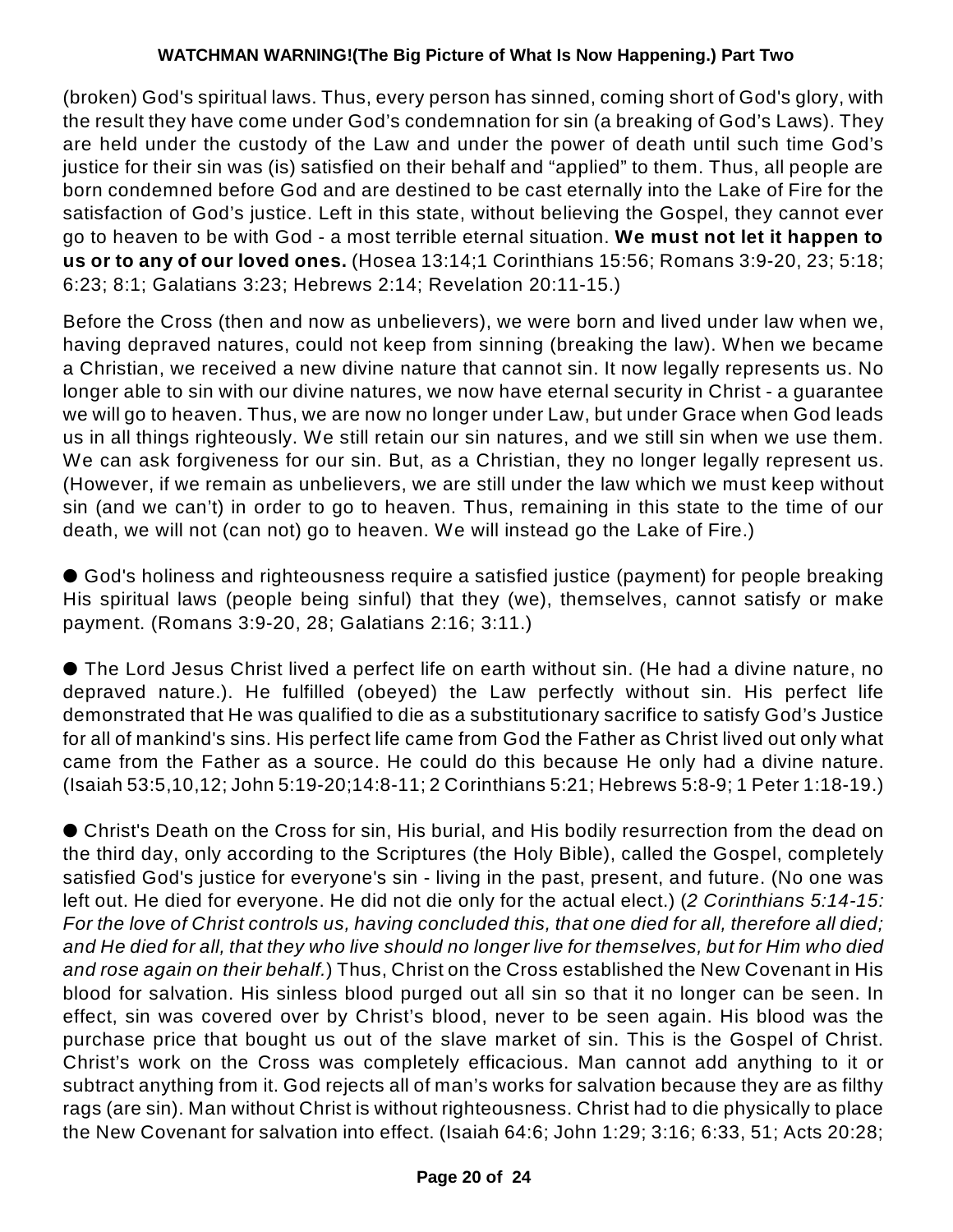Romans 1:16; 4:24-25; 5:6, 8-9; 1 Corinthians 15:1-4; 2 Corinthians 5:19, 21; Colossians 1:20; 2:13-14; Titus 4:10; Hebrews 2:9; 9:16, 22; 1 Peter 1:18-19; 1 John 2:2; Revelation 5:9.)

 God's satisfied justice for sin is applied to individuals from His Grace and then only by their faith in Christ's Gospel only according to the Bible, as they exercise their will and choice led of God by some action that activates their faith (to become living-faith). No one can come to the Father unless the Father draws them (John 6:44) that results in one responding by faith. (We are saved by activated faith, not by faith alone. Faith without works is dead (James 2:17, 20,22,24, 26).) This happens as God works in them and draws them to Himself. Based on the Scriptures then, a person needs to accept or receive Christ's Gospel as a free gift (without works) by faith activated by an action of the will, heart, and choice. Accepting the Gospel allows God to place His satisfied justice by the Cross to one's personal benefit (or account) so that one receives salvation.

Salvation is based (founded) only on the person of Christ and what He did on the Cross and in His death, burial and bodily resurrection. This is the Gospel of Christ. God saves people only on the basis of their living-faith in what Christ did on the Cross. There is no other way, person, book, religion, church, or name under heaven by which we can be saved. He does not save people on the basis of their works (or any action) or what people do or on what people know, or in joining a church. The Bible allows several actions to activate their faith in the Cross so that the Cross alone (being completely efficacious) saves them (no one is saved by the actions including by water baptism or by joining a church). These actions can include prayer, confession of the Gospel before men, and/or water baptism as a public confession and witness of faith in the Gospel, as an action to demonstrate and to activate living-faith. Normally one is water baptized after one believes and becomes a Christian as public witness that one is a Christian and now plans to live for Him. (Mark 16:16; John 1:12; 3:16; 6:44; Acts 4:12; 16:30, 31; Romans 1:16 with 1 Corinthians 15:3-4; Romans 6:1-13;10:9-10, 13; Ephesians 2:8-9; James 2:26; 1 John 4:15; 5:14.)

 Once a person is saved, as presented earlier, he or she remains saved forever with eternal security in God. Once actually saved, believers can never lose their eternal-life salvation. (But without sufficient obedience, one can limit their spiritual growth.) God continues to work in the believer (in his divine nature) throughout his lifetime to bring him to a skill level of maturity in Christ-likeness (Sanctification). At salvation (Justification), the new believer is changed into a new person (a new believer) or creature by regeneration. At this time, by means of the baptism of the Holy Spirit, the new believer is placed spiritually into Christ, is co-crucified and dies with Christ on the Cross, is buried with Christ, and is risen from the dead with Christ. As he is raised from the dead, he becomes a new creation and receives a new divine nature. This new nature now legally represents the new believer. It does not and cannot sin. It responds only (can only respond) to God's leading. (It is to be trained to do so.). (Thus, after we are saved, not able to sin using our divine natures, we can never lose this salvation to eternal life. God's condemnation for sin never returns.) The believer uses it to gain maturity in Christ-likeness to have a experiential walk with God. This regeneration gives the new believer eternal life and security in Christ because he does not and can not sin to break any spiritual laws. As such, the believer dies to the jurisdiction of the Law. The Law no longer has power over and require him to live perfectly to gain salvation and eternal life in regard to eternity. The believer cannot be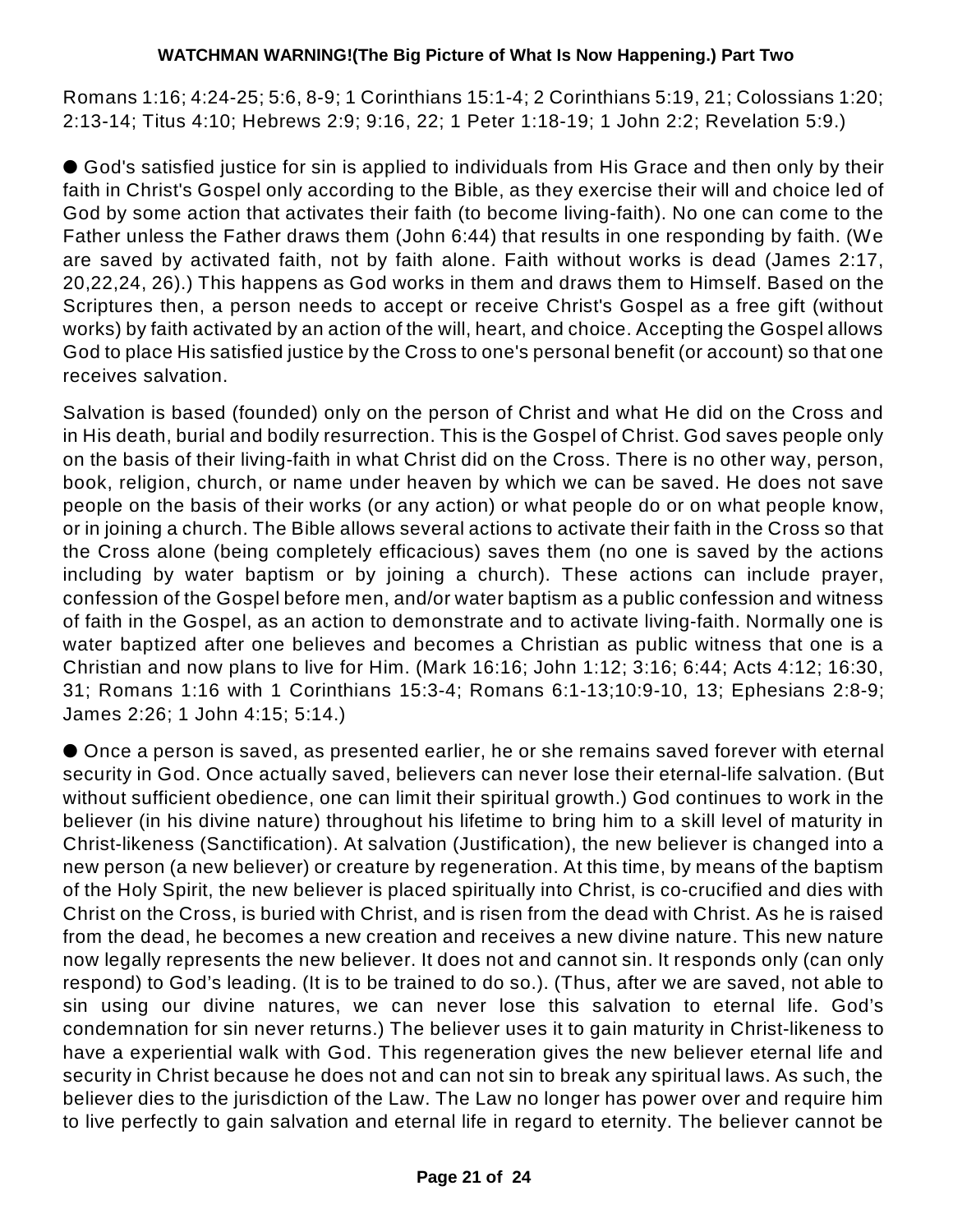changed back to his previous old condition. However, the believer still retains his depraved sin nature. But, it no longer legally represents him. The believer sins when he uses it and is restored to fellowship with God as he confesses his sin (the blood of Christ keeps on cleansing the sin). The Holy Spirit permanently indwells the believer. God seals the believer at salvation by His Holy Spirit as a promise for the believer to be with God in eternity. God continually leads the believer throughout his life by His Holy Spirit. We are filled by the Holy Spirit as the Spirit leads us and God's Word richly indwells us as we obey God's commandments. This results in us experiencing the fruit of the Holy Spirit, and we sing melody in our hearts and give thanks to the Lord. *Galatians 5:22-23 But the fruit of the Spirit is love, joy, peace, patience, kindness, goodness, faithfulness, gentleness, self-control; against such things there is no law.* (We must all, as Christians, experience some of this fruit, or we may not be Christians.) (John 6:37, 39, 40; 10:27-29; Romans 6:1-13; 8:14, 28-29; Galatians 5:22-23; Ephesians 1:13-14; 2:8-9; 5:18-20; Philippians 1:6; 2:11- 12; Colossians 3:16-17; 1 Peter 1:3-5; Jude 1:24; 1 John 1:2, 9; 5:11-13.)

 After His death, burial, and bodily Resurrection, Christ ascended into heaven to sit at the right hand of God the Father and received all power in heaven and in earth, over all principalities and powers (over all saved and all unsaved). He ruled (rules) the relationship Kingdom of God over the entire earth. In heaven, Christ acts as our only mediator between God (the Father) and man. This power gave Him the legal authority, because God's Justice for sin was satisfied, to translate or call out all believers, including those dead, out from the Dominion of Satan under his eternal control into the Kingdom of God, under Christ's eternal control, as legal citizens. This called out assembly of believers is called Church. Thus, biblically, one can not go to church, but instead the Church assembles for worship and study. All believers, both Jews and Gentiles (all races), from all of history, are part of the Church. No exceptions. One cannot be a believer in Christ without being in (part of) the Church. (There is no such division (thing) as having believers in Israel and in the Church as separate groups.) (Matthew 28:18; Acts 26:18; Ephesians 1:20-23; 4:8; Hebrews 2:8; Colossians 1:13-14;1 Timothy 2:5; 6:14-15; 1 Peter 3:22.)

 The Lord Jesus Christ will come again at the end of the Church Period to resurrect, rapture, and reward His Church for her works from God of faith-obedience. At this time, the sin or depraved nature is removed from us (Glorification - we receive a new glorified body and retain our divine nature). He will take her to the new Jerusalem as part of the new earth and the new heavens to be with Him forever. There is and will not ever be any sin in heaven for us in the future. (We will not be able to make spiritual mistakes. God will lead us according to our ability to respond without making a mistake - without having sin.)(John 5:28-29; 6:39, 40, 44; 11:24; 1 Corinthians 15:51-58; 1 Thessalonians 4:13-18; 2 Thessalonians 1:7, 10-12; 2:1; Hebrews 9:28; 1 John 3:2; 2 Peter 3:18; Revelation 11:18; 21; 22.)

 The Lord Jesus Christ will come again to resurrect, and judge unbelievers for their works of disobedience (sin) at the Great White Throne Judgment. Then He will cast them away from God into the Lake of Fire $\bullet^{22}$  to suffer eternal punishment commensurate with their works in order

<sup>22</sup>**. HELL:** Hell is the interim place where unbelievers go after death to wait for the judgment of the Great White (continued...)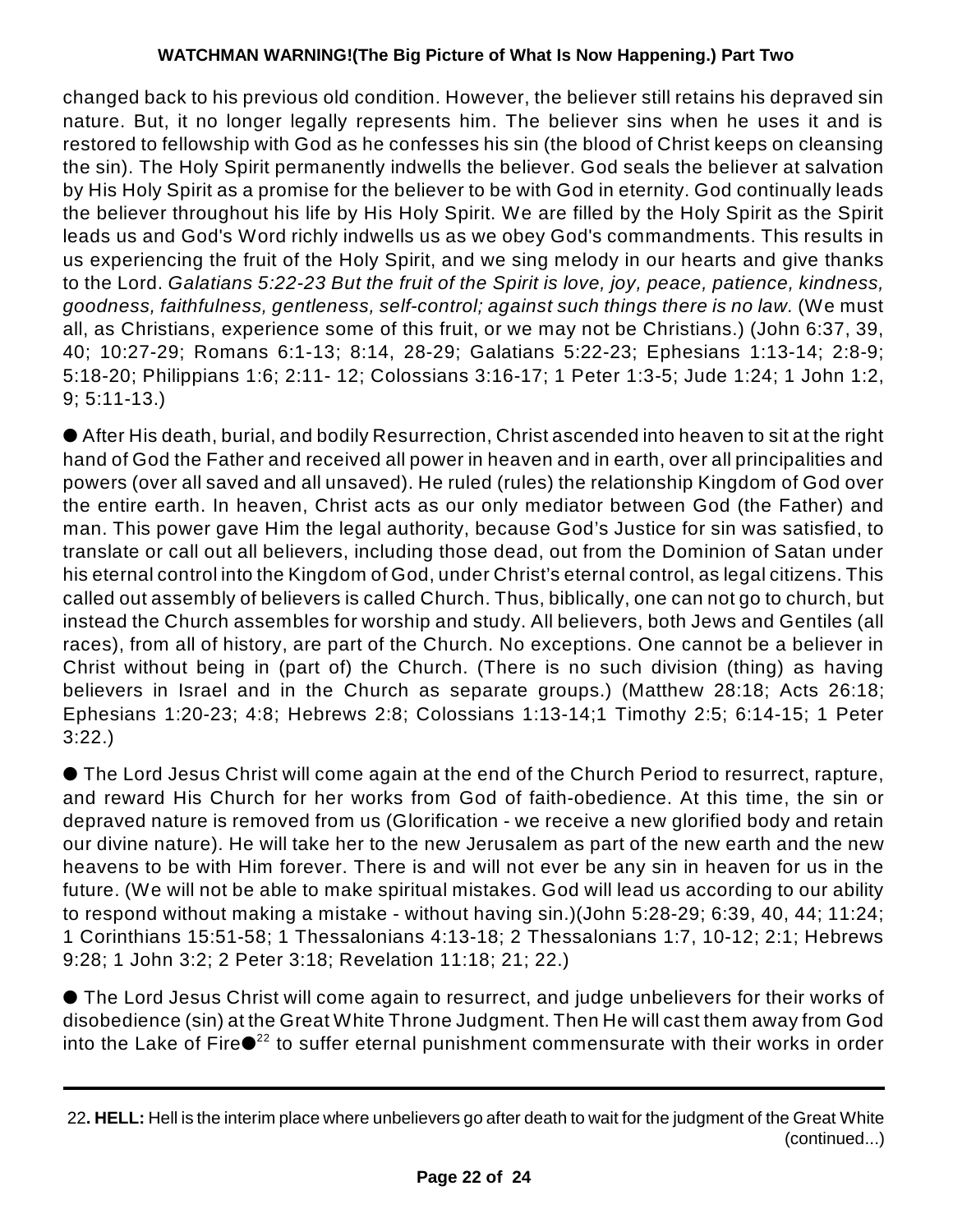to satisfy God's justice for their sin. They will go there because God's satisfied justice for sin by the Cross will not have been placed to their personal account through their not having livingfaith in, and thus, not believing and receiving the Gospel. Unbelievers go there because they refused to accept God's love in His giving of the Gospel and work of Christ on the Cross. Unbelievers are without excuse in the judgment because they knew of God through His creative power shown by the creation of the universe, the earth, and all people. (John 5:28-29; Romans 1:18-23; 2 Thessalonians 1:7-9; Revelation 11:18; 19:11-21; 20:11-15.)

**LAKE OF FIRE: Unbelievers go "eternally" to the Lake of Fire to satisfy God's Required Justice for sin.** It is hard for me to understand (or appreciate) sending anyone "eternally" (forever and ever) to the Lake of Fire. It is a most terrible place. Participants will be without any Bible knowledge (what they had will be taken away from them) and will not know why God has forsaken them. They will be in both absolute spiritual and physical darkness (absolute blackness). They will be in torturous physical and mental pain (torment), and will never see another person forever. They will be all alone there forever. There will be weeping and gnashing of teeth. (The actual judgment experience will be based on works lived out now in this lifetime.) This to me is a most terrible place. I would not want to send anyone there eternally, having this eternal experience. I cannot fathom this. (Matthew 8:12; 1 0:14-15; 11:20-24; 13:12,30; 24:51; 25:29-30, 41,46; 27:45-50; 26:24; Revelation 20:10; 12-15; 21:8) ●<sup>23</sup>

# **APPENDIX SEVEN**

# **NEED-TO-READ "FREE" REFERENCE DOCUMENTS ON MY WEB SITE** 24

(Please read all of them. They present the development of the big picture everyone needs to know for God's Plan, how prophecy unfolds, and topics to become mature in Christ.)

Under **Biblical Worldview:** *God's Plan over History for Man to Become Mature in Christ Needed to Eternally Know and Relate to Our Perfect God in His Greatness* (49 pages) (This document from the Scriptures gives the details of God's Plan over history with the spiritual warfare between Christ and Satan used to bring us to maximum maturity in Christ-likeness so we can know and relate to our perfect God toward His maximum in eternity.)

Under **Training:** (1) *Keys to Becoming Mature in Christ-likeness In Godly Relationship Living* (33 pages)*;* and (2) *Summary Document: Signs, Characteristics, Beliefs, and Practices of*

22(...continued)

Throne for being cast eternally into the Lake of Fire as a permanent place.

<sup>23</sup>**. LAKE OF FIRE**: **In the Lake of Fire there will be complete darkness (absolute blackness) with no light of any kind including both physical and spiritual. In heaven there will be only light (both spiritual and physical)and no darkness of any kind, including no sin.** All that we learned and did as divinely spiritual (as unbelievers) will not be in the Lake of Fire. All that we did and learned using our sin natures will not be in heaven. We will not remember the former things - the things in our present lifetime based on the sin nature. Everything will be new and that which we brought with us using our divine natures.

<sup>24</sup>**. HOW TO BECOME A CHRISTIAN SO TO GO TO HEAVEN:** Read our web site document: *God Is Reaching out to You to Become a Christian* (8 pages).If you are a Christian, this document can give you reenforcement of your beliefs. Give this document as God leads to those who need salvation. Christians can read it for reenforcement. They must be sure they have activated their faith in the Gospel.